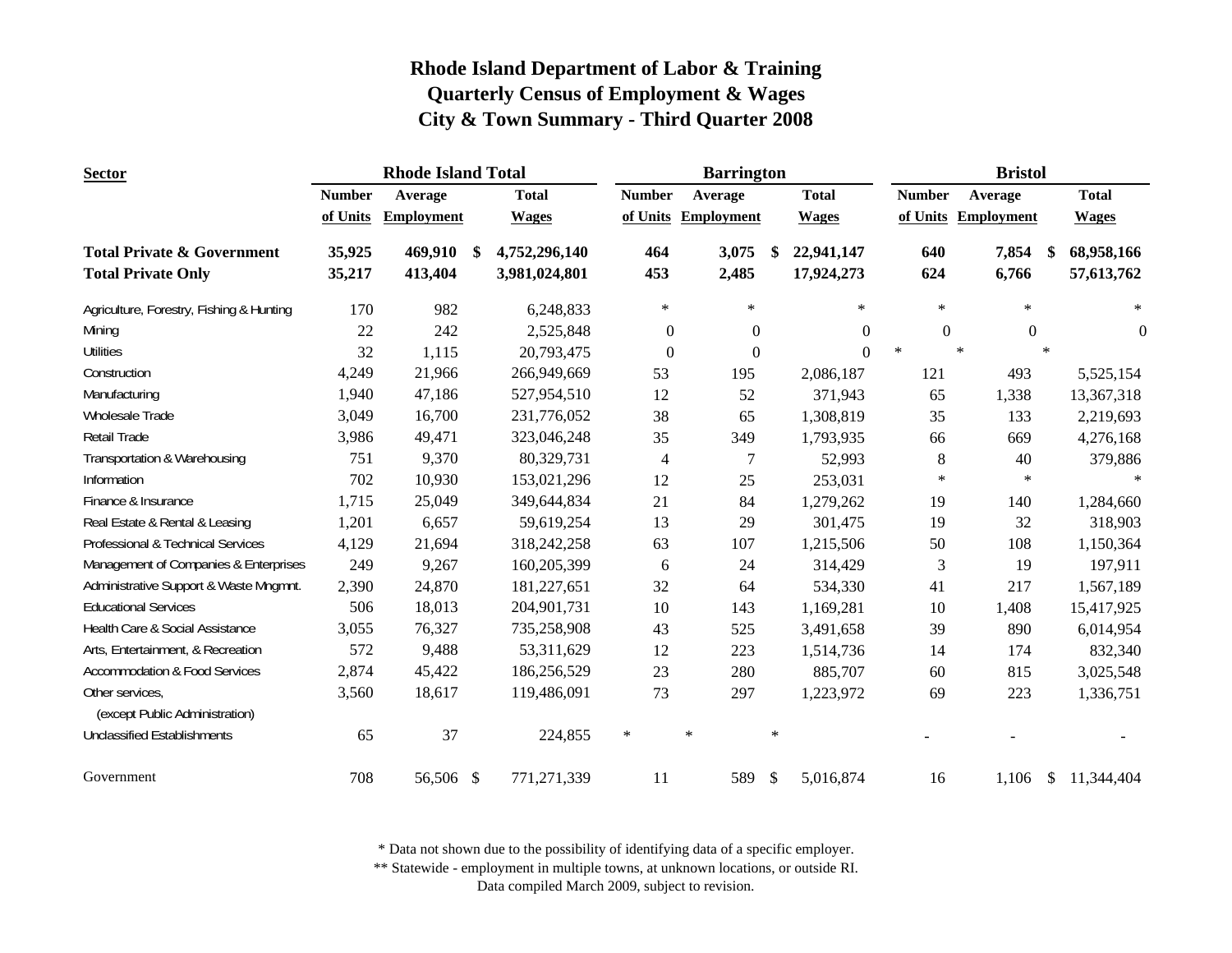| <b>Sector</b>                                     |               | <b>Burrillville</b> |        |                |                | <b>Central Falls</b> |        |                |         |                  | <b>Charlestown</b>  |        |                  |
|---------------------------------------------------|---------------|---------------------|--------|----------------|----------------|----------------------|--------|----------------|---------|------------------|---------------------|--------|------------------|
|                                                   | <b>Number</b> | Average             |        | <b>Total</b>   | <b>Number</b>  | Average              |        | <b>Total</b>   |         | <b>Number</b>    | Average             |        | <b>Total</b>     |
|                                                   |               | of Units Employment |        | <b>Wages</b>   |                | of Units Employment  |        | <b>Wages</b>   |         |                  | of Units Employment |        | <b>Wages</b>     |
| <b>Total Private &amp; Government</b>             | 314           | 3,033               | -\$    | 23,725,138     | 241            | 2,767                |        | 24,930,235     |         | 246              | 1,724               |        | 14,483,419       |
| <b>Total Private Only</b>                         | 298           | 2,505               |        | 18,612,411     | 230            | 2,079                |        | 16,504,748     |         | 232              | 1,490               |        | 12,178,469       |
| Agriculture, Forestry, Fishing & Hunting          | $\ast$        | $\ast$              |        | $\ast$         | $\overline{0}$ | $\overline{0}$       |        | $\overline{0}$ | $\star$ |                  | $\star$             | $\ast$ |                  |
| Mining                                            | $\Omega$      | $\overline{0}$      |        | $\overline{0}$ | $\Omega$       | $\Omega$             |        | $\Omega$       |         | $\ast$           | $\ast$              |        |                  |
| <b>Utilities</b>                                  | $\ast$        | $\ast$              |        | $\ast$         | $\theta$       | $\Omega$             |        | $\Omega$       |         | $\boldsymbol{0}$ | $\mathbf{0}$        |        | $\Omega$         |
| Construction                                      | 71            | 268                 |        | 2,885,375      | 23             | 118                  |        | 1,183,574      |         | 57               | 179                 |        | 1,858,590        |
| Manufacturing                                     | 11            | 487                 |        | 4,774,835      | 31             | 678                  |        | 6,392,142      |         | 6                | 281                 |        | 3,327,880        |
| Wholesale Trade                                   | 19            | 43                  |        | 550,642        | 7              | 40                   |        | 354,129        |         | 10               | 40                  |        | 559,500          |
| Retail Trade                                      | 19            | 177                 |        | 867,735        | 35             | 171                  |        | 1,056,509      |         | 25               | 157                 |        | 991,298          |
| Transportation & Warehousing                      | 5             | 13                  |        | 181,588        | 6              | $72\,$               |        | 534,085        |         | $\ast$           | $\ast$              |        |                  |
| Information                                       | 8             | 36                  |        | 226,733        | $\ast$         | $\star$              | $\ast$ |                |         | $\ast$           | $\ast$              |        |                  |
| Finance & Insurance                               | 10            | 33                  |        | 590,027        | 9              | 79                   |        | 644,230        |         | 6                | 33                  |        | 508,072          |
| Real Estate & Rental & Leasing                    | 7             | 14                  |        | 58,124         | 9              | 39                   |        | 258,984        |         | 10               | 22                  |        | 195,527          |
| Professional & Technical Services                 | 19            | 51                  |        | 675,649        | 10             | 16                   |        | 122,816        |         | 19               | 38                  |        | 481,803          |
| Management of Companies & Enterprises             | $\ast$        | $\ast$              |        | $\ast$         | $\mathbf{0}$   | $\boldsymbol{0}$     |        | $\mathbf{0}$   |         | $\boldsymbol{0}$ | $\boldsymbol{0}$    |        | $\boldsymbol{0}$ |
| Administrative Support & Waste Mngmnt.            | 23            | 93                  |        | 625,568        | 13             | 318                  |        | 2,639,404      |         | 21               | 96                  |        | 638,316          |
| <b>Educational Services</b>                       | $\ast$        | $\ast$              | $\ast$ |                | $\ast$         | $\ast$               |        | $\ast$         | $\star$ |                  | $\ast$              | $\ast$ |                  |
| Health Care & Social Assistance                   | 18            | 498                 |        | 3,175,414      | 20             | 228                  |        | 1,583,115      |         | 18               | 208                 |        | 1,523,415        |
| Arts, Entertainment, & Recreation                 | $\ast$        | $\star$             | $\ast$ |                | $\ast$         | $\ast$               |        | $\ast$         |         | $\overline{4}$   | 25                  |        | 237,706          |
| <b>Accommodation &amp; Food Services</b>          | 27            | 458                 |        | 1,443,446      | 30             | 174                  |        | 631,041        |         | 17               | 245                 |        | 1,084,985        |
| Other services,<br>(except Public Administration) | 44            | 164                 |        | 1,244,057      | 34             | 101                  |        | 602,861        |         | 24               | 49                  |        | 228,025          |
| <b>Unclassified Establishments</b>                | $\ast$        | $\ast$              | $\ast$ |                |                |                      |        |                |         | $\boldsymbol{0}$ | $\mathbf{0}$        |        | $\overline{0}$   |
| Government                                        | 16            | 528                 | \$     | 5,112,727      | 11             | 688                  | \$     | 8,425,487      |         | 14               | 233                 | \$     | 2,304,950        |

\* Data not shown due to the possibility of identifying data of a specific employer.

\*\* Statewide - employment in multiple towns, at unknown locations, or outside RI.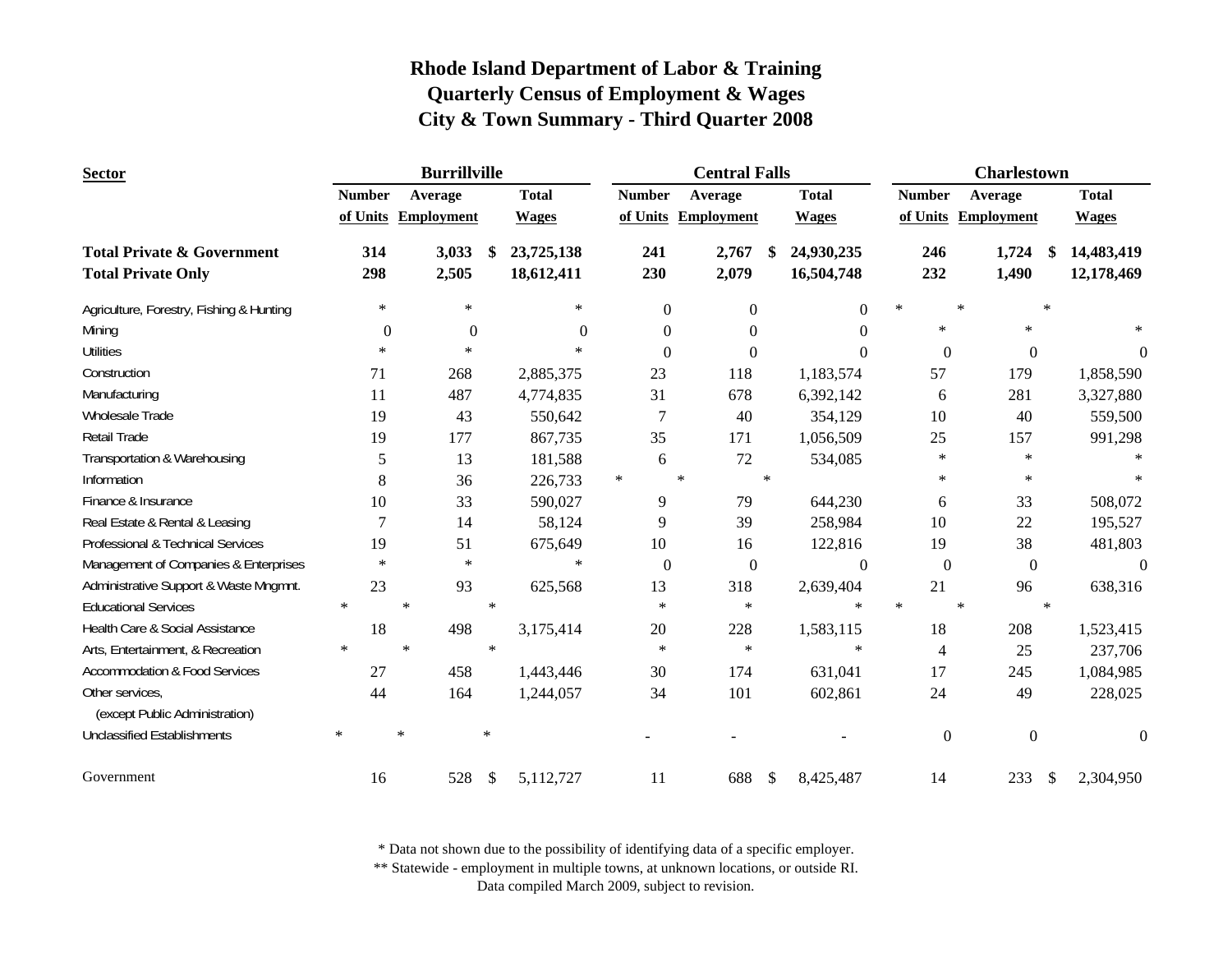| <b>Sector</b>                            |               | Coventry            |      |              |               |        | <b>Cranston</b>   |               |              |        |               | <b>Cumberland</b>   |        |              |
|------------------------------------------|---------------|---------------------|------|--------------|---------------|--------|-------------------|---------------|--------------|--------|---------------|---------------------|--------|--------------|
|                                          | <b>Number</b> | Average             |      | <b>Total</b> | <b>Number</b> |        | Average           |               | <b>Total</b> |        | <b>Number</b> | Average             |        | <b>Total</b> |
|                                          |               | of Units Employment |      | <b>Wages</b> | of Units      |        | <b>Employment</b> |               | <b>Wages</b> |        |               | of Units Employment |        | <b>Wages</b> |
| <b>Total Private &amp; Government</b>    | 771           | 8,445               | -\$  | 65,574,943   | 2,595         |        | 34,224            | \$            | 347,848,896  |        | 892           | 9,403               | \$.    | 91,519,846   |
| <b>Total Private Only</b>                | 753           | 7,009               |      | 53,379,909   | 2,572         |        | 28,523            |               | 254,545,994  |        | 875           | 8,212               |        | 81,244,155   |
| Agriculture, Forestry, Fishing & Hunting | $\ast$        | $\ast$              |      | $\ast$       | 6             |        | 26                |               | 181,379      |        | $\ast$        | $\ast$              |        | $\ast$       |
| Mining                                   | $\mathbf{0}$  | $\boldsymbol{0}$    |      | $\Omega$     | $\ast$        |        | $\ast$            |               | $\ast$       |        | $\ast$        | $\ast$              |        |              |
| <b>Utilities</b>                         | $\theta$      | $\mathbf{0}$        |      | $\Omega$     | $\ast$        |        | $\ast$            |               | $\ast$       |        | $\ast$        | $\ast$              |        | $\ast$       |
| Construction                             | 164           | 645                 |      | 6,342,438    | 297           |        | 1,671             |               | 21,050,596   |        | 140           | 931                 |        | 11,671,991   |
| Manufacturing                            | 46            | 773                 |      | 11,108,316   | 182           |        | 4,122             |               | 47,621,286   |        | 46            | 1,705               |        | 20,063,959   |
| Wholesale Trade                          | 45            | 274                 |      | 2,915,981    | 206           |        | 1,720             |               | 19,863,797   |        | 91            | 644                 |        | 9,029,083    |
| Retail Trade                             | 95            | 1,807               |      | 11,567,738   | 312           |        | 4,151             |               | 27,469,860   |        | 83            | 945                 |        | 5,339,559    |
| Transportation & Warehousing             | 13            | 320                 |      | 2,035,079    | 56            |        | 691               |               | 7,477,115    |        | 23            | 474                 |        | 4,303,243    |
| Information                              | 9             | 32                  |      | 323,266      | 36            |        | 1,767             |               | 23,358,696   |        | 21            | 105                 |        | 749,830      |
| Finance & Insurance                      | 24            | 111                 |      | 1,114,749    | 144           |        | 872               |               | 8,677,840    |        | 41            | 170                 |        | 5,273,186    |
| Real Estate & Rental & Leasing           | 24            | 68                  |      | 409,517      | 95            |        | 467               |               | 5,719,959    |        | 39            | 114                 |        | 1,058,789    |
| Professional & Technical Services        | 58            | 183                 |      | 2,139,207    | 266           |        | 1,683             |               | 21,221,965   |        | 84            | 370                 |        | 4,840,161    |
| Management of Companies & Enterprises    | 5             | 50                  |      | 633,947      | 16            |        | 280               |               | 3,818,556    | $\ast$ |               | $\star$             | $\ast$ |              |
| Administrative Support & Waste Mngmnt.   | 63            | 319                 |      | 2,255,903    | 178           |        | 2,172             |               | 14,398,969   |        | 49            | 188                 |        | 1,318,138    |
| <b>Educational Services</b>              | 8             | 94                  |      | 546,387      | 34            |        | 319               |               | 2,152,268    |        | 11            | 101                 |        | 511,961      |
| Health Care & Social Assistance          | 40            | 932                 |      | 6,787,232    | 267           |        | 3,854             |               | 28,846,708   |        | 80            | 1,021               |        | 7,910,795    |
| Arts, Entertainment, & Recreation        | 7             | 72                  |      | 162,518      | 25            |        | 337               |               | 1,731,526    |        | 10            | 87                  |        | 331,458      |
| <b>Accommodation &amp; Food Services</b> | 66            | 1,024               |      | 3,324,425    | 183           |        | 2,785             |               | 9,775,071    |        | 52            | 625                 |        | 2,041,927    |
| Other services,                          | 83            | 290                 |      | 1,669,598    | 266           |        | 1,538             |               | 10,136,484   |        | 96            | 518                 |        | 3,439,774    |
| (except Public Administration)           |               |                     |      |              |               |        |                   |               |              |        |               |                     |        |              |
| <b>Unclassified Establishments</b>       |               |                     |      |              | $\ast$        | $\ast$ |                   | $\ast$        |              | $\ast$ |               | $\ast$              | $\ast$ |              |
| Government                               | 18            | 1,436               | - \$ | 12,195,034   | 23            |        | 5,702             | $\mathcal{S}$ | 93,302,902   |        | 17            | 1,191               | \$     | 10,275,691   |

\* Data not shown due to the possibility of identifying data of a specific employer.

\*\* Statewide - employment in multiple towns, at unknown locations, or outside RI.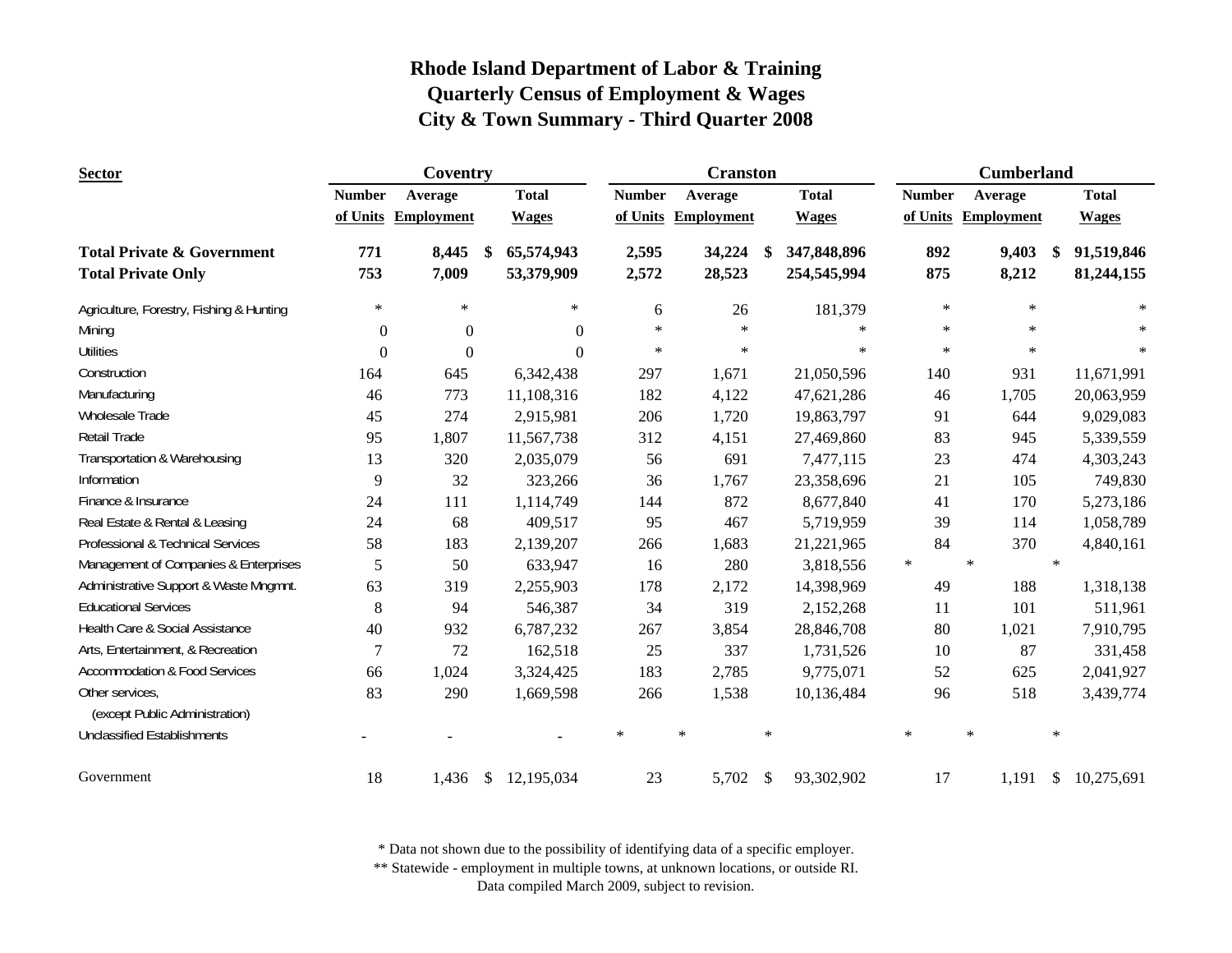| <b>Sector</b>                            |               | <b>East Greenwich</b> |        |              |               | <b>East Providence</b> |     |                  |        |               | <b>Exeter</b>     |                           |              |
|------------------------------------------|---------------|-----------------------|--------|--------------|---------------|------------------------|-----|------------------|--------|---------------|-------------------|---------------------------|--------------|
|                                          | <b>Number</b> | Average               |        | <b>Total</b> | <b>Number</b> | Average                |     | <b>Total</b>     |        | <b>Number</b> | Average           |                           | <b>Total</b> |
|                                          | of Units      | <b>Employment</b>     |        | <b>Wages</b> | of Units      | <b>Employment</b>      |     | <b>Wages</b>     |        | of Units      | <b>Employment</b> |                           | <b>Wages</b> |
| <b>Total Private &amp; Government</b>    | 752           | 7,330                 | \$     | 69,153,617   | 1,524         | 22,546                 | \$. | 216,211,899      |        | 188           | 1,326             | \$.                       | 9,827,760    |
| <b>Total Private Only</b>                | 738           | 6,537                 |        | 60,532,993   | 1,501         | 20,678                 |     | 193,743,985      |        | 183           | 1,227             |                           | 9,070,174    |
| Agriculture, Forestry, Fishing & Hunting | $\ast$        | $\ast$                | $\ast$ |              | $\Omega$      | $\mathbf{0}$           |     | $\overline{0}$   |        | 6             | 149               |                           | 749,671      |
| Mining                                   | $\Omega$      | $\mathbf{0}$          |        | $\theta$     | $\Omega$      | $\Omega$               |     | $\Omega$         |        | $\Omega$      | $\Omega$          |                           | $\Omega$     |
| <b>Utilities</b>                         | $\Omega$      | $\mathbf{0}$          |        | $\theta$     | $\theta$      | $\Omega$               |     | $\Omega$         |        | $\Omega$      | $\Omega$          |                           | $\Omega$     |
| Construction                             | 46            | 249                   |        | 3,306,547    | 222           | 1,367                  |     | 18,410,599       |        | 30            | 115               |                           | 1,111,753    |
| Manufacturing                            | 28            | 762                   |        | 8,059,135    | 109           | 2,407                  |     | 25,040,719       |        | 7             | 50                |                           | 485,861      |
| Wholesale Trade                          | 77            | 341                   |        | 7,559,423    | 118           | 1,431                  |     | 17,212,276       |        | 10            | 82                |                           | 747,295      |
| Retail Trade                             | 72            | 742                   |        | 5,422,748    | 144           | 1,734                  |     | 12,638,257       |        | 17            | 71                |                           | 478,117      |
| Transportation & Warehousing             | 9             | 92                    |        | 779,437      | 36            | 153                    |     | 1,494,986        |        | 7             | 71                |                           | 282,139      |
| Information                              | 13            | 27                    |        | 399,205      | 23            | 383                    |     | 5,053,517        |        | $\ast$        | $\ast$            |                           |              |
| Finance & Insurance                      | 55            | 365                   |        | 4,927,564    | 112           | 3,536                  |     | 34,691,278       |        | $\ast$        | $\ast$            |                           |              |
| Real Estate & Rental & Leasing           | 36            | 117                   |        | 1,089,865    | 48            | 240                    |     | 2,035,097        |        | 6             | 7                 |                           | 55,062       |
| Professional & Technical Services        | 115           | 501                   |        | 7,636,258    | 155           | 1,226                  |     | 15,070,953       |        | 21            | 55                |                           | 882,360      |
| Management of Companies & Enterprises    | 7             | 20                    |        | 530,396      | 6             | 112                    |     | 2,376,460        | $\ast$ |               | $\star$           | $\ast$                    |              |
| Administrative Support & Waste Mngmnt.   | 41            | 232                   |        | 2,424,524    | 100           | 1,198                  |     | 8,691,182        |        | 22            | 143               |                           | 1,450,461    |
| <b>Educational Services</b>              | 13            | 205                   |        | 1,473,616    | 20            | 411                    |     | 3,998,446        |        | 4             | 15                |                           | 177,883      |
| Health Care & Social Assistance          | 86            | 1,119                 |        | 9,768,055    | 141           | 3,777                  |     | 34,647,905       |        | 11            | 199               |                           | 1,514,666    |
| Arts, Entertainment, & Recreation        | 14            | 145                   |        | 705,554      | 22            | 490                    |     | 2,337,123        |        | 6             | 47                |                           | 246,079      |
| <b>Accommodation &amp; Food Services</b> | 55            | 1,276                 |        | 4,757,925    | 102           | 1,407                  |     | 4,611,948        |        | 13            | 168               |                           | 503,384      |
| Other services,                          | 68            | 330                   |        | 1,590,588    | 143           | 806                    |     | 5,433,239        |        | 17            | 48                |                           | 256,849      |
| (except Public Administration)           |               |                       |        |              |               |                        |     |                  |        |               |                   |                           |              |
| <b>Unclassified Establishments</b>       |               | $\boldsymbol{0}$      |        |              | $\mathbf{0}$  | $\mathbf{0}$           |     | $\boldsymbol{0}$ |        | $\mathbf{0}$  | $\theta$          |                           | $\theta$     |
| Government                               | 14            | 794                   | \$     | 8,620,624    | 23            | 1,866                  | \$  | 22,467,914       |        | 5             | 98                | $\boldsymbol{\mathsf{S}}$ | 757,586      |

\* Data not shown due to the possibility of identifying data of a specific employer.

\*\* Statewide - employment in multiple towns, at unknown locations, or outside RI.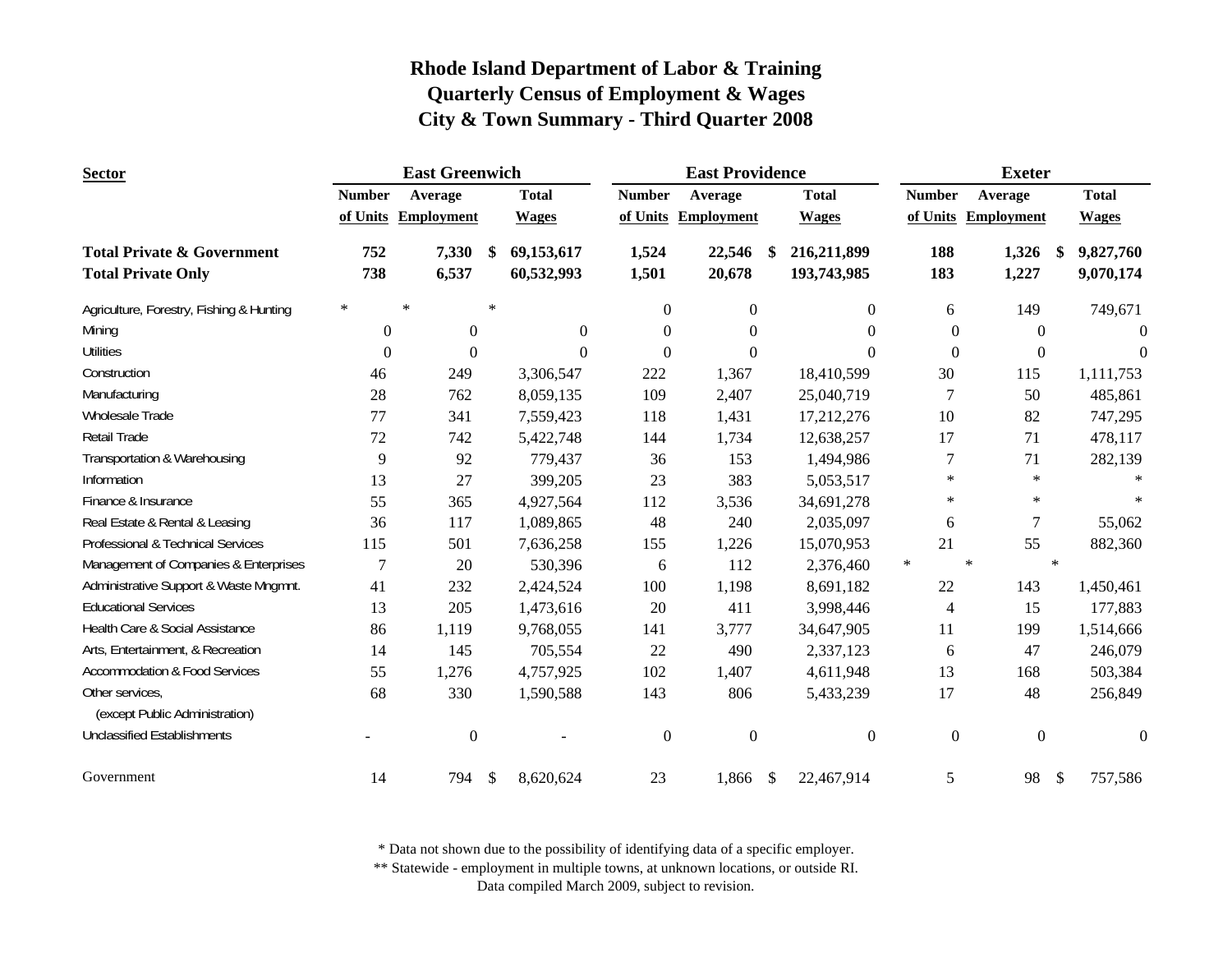| <b>Sector</b>                                     |                  | Foster            |        |                |               | <b>Glocester</b>    |        |                  |        |                  | Hopkinton           |                         |              |
|---------------------------------------------------|------------------|-------------------|--------|----------------|---------------|---------------------|--------|------------------|--------|------------------|---------------------|-------------------------|--------------|
|                                                   | <b>Number</b>    | Average           |        | <b>Total</b>   | <b>Number</b> | Average             |        | <b>Total</b>     |        | <b>Number</b>    | Average             |                         | <b>Total</b> |
|                                                   | of Units         | <b>Employment</b> |        | <b>Wages</b>   |               | of Units Employment |        | <b>Wages</b>     |        |                  | of Units Employment |                         | <b>Wages</b> |
| <b>Total Private &amp; Government</b>             | 106              | 467               | \$     | 3,712,489      | 212           | 1,556               | S.     | 12,516,300       |        | 221              | 1,252               | $\sqrt[6]{\frac{1}{2}}$ | 9,840,342    |
| <b>Total Private Only</b>                         | 100              | 379               |        | 2,927,624      | 195           | 1,176               |        | 8,513,704        |        | 209              | 1,130               |                         | 8,752,629    |
| Agriculture, Forestry, Fishing & Hunting          | 4                | 22                |        | 126,405        | $\ast$        | $\ast$              |        | $\ast$           |        | 5                | 23                  |                         | 222,046      |
| Mining                                            | $\Omega$         | $\Omega$          |        | $\Omega$       | $\theta$      | $\Omega$            |        | $\Omega$         |        | $\ast$           | $\ast$              |                         |              |
| <b>Utilities</b>                                  | $\Omega$         | $\theta$          |        | $\Omega$       | $\Omega$      | $\Omega$            |        | $\Omega$         |        | $\overline{0}$   | $\Omega$            |                         | 0            |
| Construction                                      | 26               | 79                |        | 806,556        | 59            | 156                 |        | 1,502,391        |        | 64               | 181                 |                         | 1,657,133    |
| Manufacturing                                     | 6                | 8                 |        | 35,977         | $\ast$        | $\ast$              |        | $\ast$           |        | 18               | 348                 |                         | 3,209,862    |
| Wholesale Trade                                   | 5                | 8                 |        | 40,471         | 7             | $\overline{4}$      |        | 49,963           |        | 9                | 26                  |                         | 440,286      |
| <b>Retail Trade</b>                               | 5                | 21                |        | 85,430         | 21            | 187                 |        | 888,227          |        | 19               | 100                 |                         | 500,031      |
| Transportation & Warehousing                      | $\star$          | $\star$           |        | $\ast$         | 6             | 58                  |        | 489,441          |        | 6                | 25                  |                         | 262,239      |
| Information                                       | $\ast$           | $\ast$            | $\ast$ |                | 4             | 18                  |        | 89,685           |        | $\ast$           | $\ast$              |                         |              |
| Finance & Insurance                               | $\ast$           | $\ast$            |        | $\star$        | 6             | 22                  |        | 214,390          | $\ast$ |                  | $\ast$              |                         |              |
| Real Estate & Rental & Leasing                    | $\ast$           | $\star$           |        | $\ast$         | $\ast$        | $\ast$              | $\ast$ |                  | $\ast$ |                  | $\ast$              | $\ast$                  |              |
| Professional & Technical Services                 | 11               | 19                |        | 244,633        | 16            | 81                  |        | 1,026,993        |        | 14               | 41                  |                         | 369,079      |
| Management of Companies & Enterprises             | $\ast$           | $\ast$            | $\ast$ |                | $\ast$        | $\ast$              |        | $\ast$           | $\ast$ |                  | $\ast$              | $\ast$                  |              |
| Administrative Support & Waste Mngmnt.            | 12               | 16                |        | 92,064         | 14            | 29                  |        | 224,272          |        | 18               | 32                  |                         | 275,473      |
| <b>Educational Services</b>                       |                  |                   |        |                | $\ast$        | $\ast$              |        | $\ast$           |        | $\ast$           | $\ast$              |                         |              |
| Health Care & Social Assistance                   | 7                | 54                |        | 459,117        | 13            | 334                 |        | 2,667,511        |        | 15               | 159                 |                         | 1,005,615    |
| Arts, Entertainment, & Recreation                 | $\ast$           | $\star$           |        | $\ast$         | 3             | 44                  |        | 286,706          |        | 5                | 74                  |                         | 262,845      |
| <b>Accommodation &amp; Food Services</b>          | 9                | 40                |        | 162,915        | 15            | 169                 |        | 530,837          |        | 7                | 53                  |                         | 248,600      |
| Other services,<br>(except Public Administration) | $\ast$           | $\ast$            | $\ast$ |                | 23            | 46                  |        | 313,381          |        | 14               | 40                  |                         | 144,342      |
| <b>Unclassified Establishments</b>                | $\boldsymbol{0}$ | $\mathbf{0}$      |        | $\overline{0}$ | $\mathbf{0}$  | $\mathbf{0}$        |        | $\boldsymbol{0}$ |        | $\boldsymbol{0}$ | $\boldsymbol{0}$    |                         | $\theta$     |
| Government                                        | 6                | 86                | \$     | 784,865        | 17            | 380                 | -S     | 4,002,596        |        | 12               | 121                 | \$                      | 1,087,713    |

\* Data not shown due to the possibility of identifying data of a specific employer.

\*\* Statewide - employment in multiple towns, at unknown locations, or outside RI.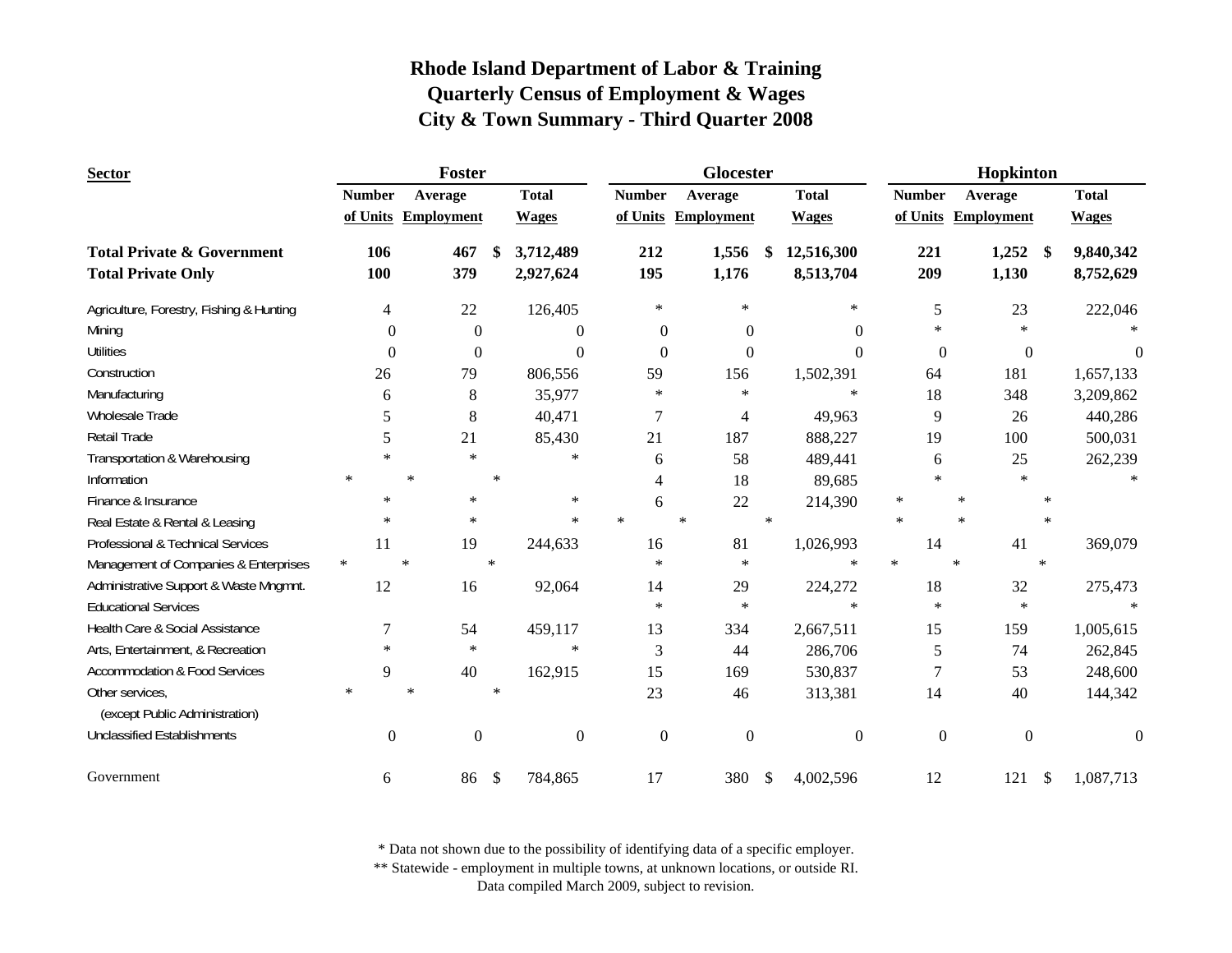| <b>Sector</b>                                                      |                  | <b>Jamestown</b>    |                           |                         |                |                  | <b>Johnston</b>     |        |                           |                | <b>Lincoln</b>          |                            |
|--------------------------------------------------------------------|------------------|---------------------|---------------------------|-------------------------|----------------|------------------|---------------------|--------|---------------------------|----------------|-------------------------|----------------------------|
|                                                                    | <b>Number</b>    | Average             |                           | <b>Total</b>            | <b>Number</b>  |                  | Average             |        | <b>Total</b>              | <b>Number</b>  | Average                 | <b>Total</b>               |
|                                                                    |                  | of Units Employment |                           | <b>Wages</b>            |                |                  | of Units Employment |        | <b>Wages</b>              |                | of Units Employment     | <b>Wages</b>               |
| <b>Total Private &amp; Government</b><br><b>Total Private Only</b> | 225<br>213       | 1,366<br>1,102      | - \$                      | 12,280,739<br>9,680,925 | 1,100<br>1,087 |                  | 11,745<br>10,360    | -\$    | 105,989,623<br>95,256,768 | 799<br>777     | 14,231<br>-\$<br>13,029 | 150,417,005<br>134,230,695 |
| Agriculture, Forestry, Fishing & Hunting                           | $\ast$           | $\ast$              | $\ast$                    |                         |                | 10               | 50                  |        | 220,328                   | $\ast$         | $\ast$                  | $\ast$                     |
| Mining                                                             | $\overline{0}$   | $\mathbf{0}$        |                           | $\mathbf{0}$            |                | $\ast$           | $\ast$              |        | $\ast$                    | $\overline{0}$ | $\theta$                | $\Omega$                   |
| <b>Utilities</b>                                                   | $\Omega$         | $\theta$            |                           | $\Omega$                |                | $\ast$           | $\ast$              |        | $\ast$                    | $\ast$         | $\ast$                  |                            |
| Construction                                                       | 34               | 99                  |                           | 1,061,290               |                | 186              | 942                 |        | 11,543,786                | 106            | 953                     | 13,110,561                 |
| Manufacturing                                                      | 3                | 8                   |                           | 42,666                  |                | 96               | 1,161               |        | 9,198,061                 | 52             | 2,495                   | 26,664,443                 |
| Wholesale Trade                                                    | 16               | 34                  |                           | 851,304                 |                | 57               | 293                 |        | 3,793,641                 | 81             | 808                     | 9,366,536                  |
| Retail Trade                                                       | 14               | 100                 |                           | 485,098                 |                | 136              | 1,416               |        | 10,315,978                | 56             | 896                     | 6,447,022                  |
| Transportation & Warehousing                                       | $\overline{4}$   | 7                   |                           | 157,197                 |                | 43               | 253                 |        | 2,581,311                 | 20             | 335                     | 3,313,491                  |
| Information                                                        | 3                | 12                  |                           | 117,944                 |                | 11               | 81                  |        | 1,925,379                 | 15             | 321                     | 4,190,495                  |
| Finance & Insurance                                                | 6                | 24                  |                           | 634,051                 |                | 35               | 1,212               |        | 18,997,421                | 46             | 2,692                   | 33,079,284                 |
| Real Estate & Rental & Leasing                                     | 10               | 47                  |                           | 281,937                 |                | 29               | 284                 |        | 2,529,364                 | 25             | 65                      | 703,929                    |
| Professional & Technical Services                                  | 47               | 104                 |                           | 1,802,698               |                | 60               | 138                 |        | 1,354,325                 | 106            | 618                     | 10,773,817                 |
| Management of Companies & Enterprises                              | $\ast$           | $\ast$              |                           | $\ast$                  |                | $\boldsymbol{0}$ | $\boldsymbol{0}$    |        | $\boldsymbol{0}$          | 7              | 68                      | 985,590                    |
| Administrative Support & Waste Mngmnt.                             | 17               | 61                  |                           | 448,192                 |                | 123              | 1,537               |        | 12,091,491                | 46             | 531                     | 3,704,483                  |
| <b>Educational Services</b>                                        | 3                | 7                   |                           | 160,342                 |                | 9                | 20                  |        | 150,413                   | 10             | 103                     | 803,651                    |
| Health Care & Social Assistance                                    | 10               | 119                 |                           | 1,097,838               |                | 91               | 1,487               |        | 13,868,783                | 68             | 961                     | 7,657,449                  |
| Arts, Entertainment, & Recreation                                  | 9                | 149                 |                           | 734,055                 |                | $\overline{7}$   | 42                  |        | 206,495                   | 23             | 1,207                   | 7,832,037                  |
| <b>Accommodation &amp; Food Services</b>                           | 13               | 226                 |                           | 1,036,100               |                | 88               | 909                 |        | 3,093,749                 | 51             | 635                     | 2,317,116                  |
| Other services,<br>(except Public Administration)                  | 21               | 89                  |                           | 622,308                 |                | 102              | 502                 |        | 2,841,986                 | 61             | 219                     | 1,232,098                  |
| <b>Unclassified Establishments</b>                                 | $\boldsymbol{0}$ | $\boldsymbol{0}$    |                           | $\boldsymbol{0}$        | $\ast$         |                  | $\ast$              | $\ast$ |                           |                |                         |                            |
| Government                                                         | 12               | 267                 | $\boldsymbol{\mathsf{S}}$ | 2,599,814               |                | 13               | 1,386               | \$     | 10,732,855                | 22             | 1,202<br>$\mathcal{S}$  | 16,186,310                 |

\* Data not shown due to the possibility of identifying data of a specific employer.

\*\* Statewide - employment in multiple towns, at unknown locations, or outside RI.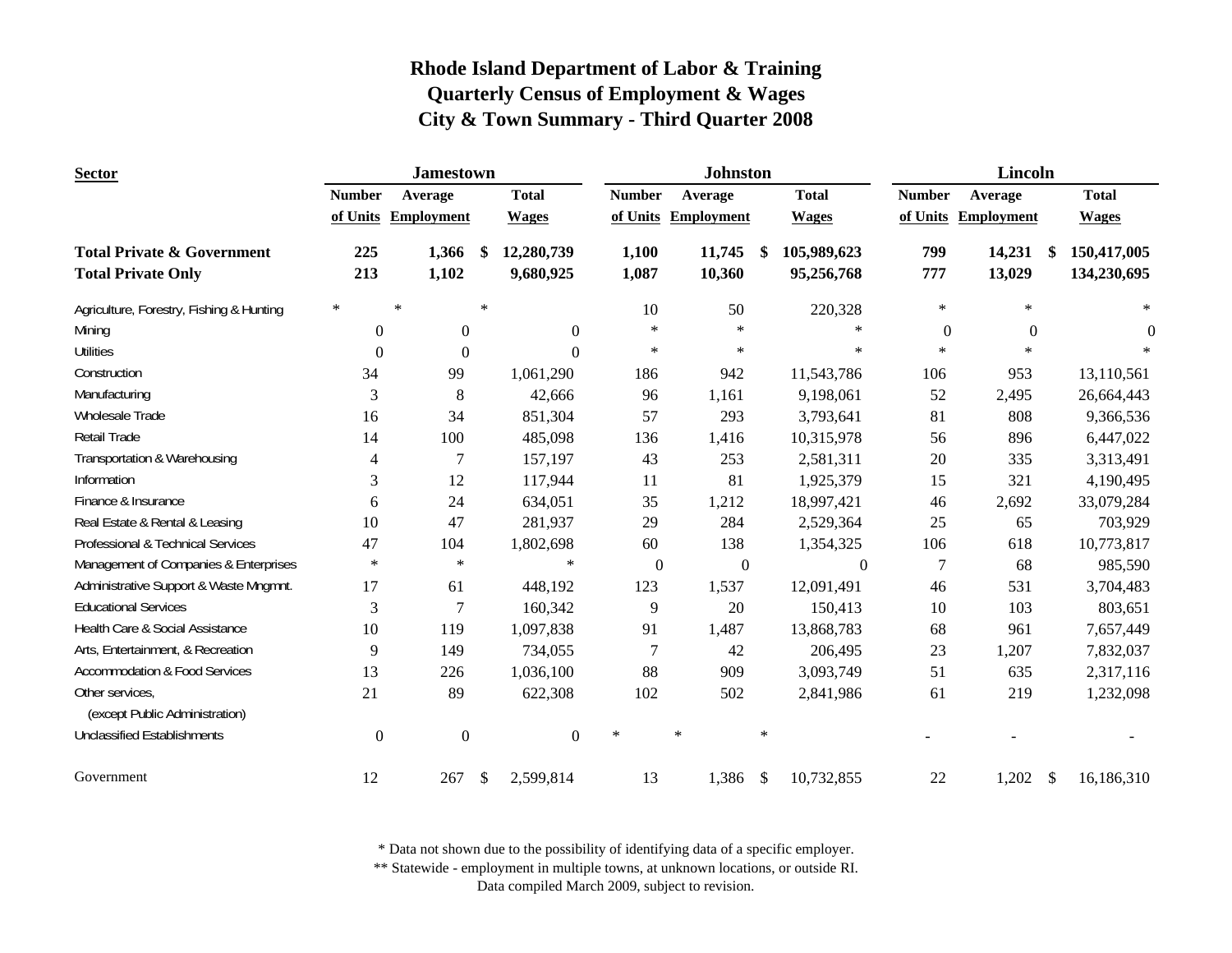| <b>Sector</b>                            |                | <b>Little Compton</b> |            |                  |                     |         | <b>Middletown</b> |               |                  |               | <b>Narragansett</b> |      |              |
|------------------------------------------|----------------|-----------------------|------------|------------------|---------------------|---------|-------------------|---------------|------------------|---------------|---------------------|------|--------------|
|                                          | <b>Number</b>  | Average               |            | <b>Total</b>     | <b>Number</b>       | Average |                   |               | <b>Total</b>     | <b>Number</b> | Average             |      | <b>Total</b> |
|                                          |                | of Units Employment   |            | <b>Wages</b>     | of Units Employment |         |                   |               | <b>Wages</b>     |               | of Units Employment |      | <b>Wages</b> |
| <b>Total Private &amp; Government</b>    | 146            | 784                   | -\$        | 5,441,455        | 782                 |         | 11,175            | -S            | 107,006,840      | 495           | 5,214               | - \$ | 35,717,544   |
| <b>Total Private Only</b>                | 140            | 669                   |            | 4,577,126        | 769                 |         | 10,435            |               | 98,235,934       | 475           | 4,170               |      | 25,140,240   |
| Agriculture, Forestry, Fishing & Hunting | 7              | 61                    |            | 284,422          | $\ast$              | $\ast$  |                   | $\star$       |                  | $8\,$         | 33                  |      | 301,639      |
| Mining                                   | $\ast$         | $\ast$                |            | $\ast$           | $\ast$              |         | $\ast$            |               | $\ast$           | $\Omega$      | $\Omega$            |      | $\Omega$     |
| <b>Utilities</b>                         | $\overline{0}$ | $\mathbf{0}$          |            | $\overline{0}$   | $\ast$              |         | $\ast$            |               | $\ast$           | $\mathbf{0}$  | $\Omega$            |      | $\Omega$     |
| Construction                             | 37             | 133                   |            | 1,281,467        | 76                  |         | 469               |               | 5,121,134        | 47            | 123                 |      | 999,933      |
| Manufacturing                            | $\ast$         | $\ast$                |            | $\ast$           | 21                  |         | 398               |               | 5,043,342        | 18            | 104                 |      | 1,110,088    |
| Wholesale Trade                          | 6              | 5                     |            | 99,452           | 39                  |         | 169               |               | 1,974,305        | 28            | 71                  |      | 806,708      |
| <b>Retail Trade</b>                      | 6              | 31                    |            | 111,981          | 99                  |         | 1,515             |               | 10,631,564       | 55            | 785                 |      | 4,583,584    |
| Transportation & Warehousing             | $\ast$         | $\ast$                |            | $\ast$           | 13                  |         | 67                |               | 455,021          | 9             | 149                 |      | 1,120,711    |
| Information                              | $\theta$       | $\overline{0}$        |            | $\theta$         | 11                  |         | 381               |               | 5,654,951        | $\ast$        | $\ast$              |      | $\ast$       |
| Finance & Insurance                      | $\ast$         | $\ast$                |            | $\ast$           | 28                  |         | 447               |               | 6,935,238        | 17            | 52                  |      | 622,151      |
| Real Estate & Rental & Leasing           | 6              | 7                     |            | 96,771           | 41                  |         | 168               |               | 1,342,003        | 32            | 116                 |      | 876,075      |
| Professional & Technical Services        | 10             | 16                    |            | 288,622          | 109                 |         | 1,867             |               | 30,272,298       | 47            | 118                 |      | 1,638,103    |
| Management of Companies & Enterprises    | $\ast$         | $\ast$                |            | $\ast$           | 5                   |         | 270               |               | 2,935,794        | $\ast$        | $\ast$              |      | $\ast$       |
| Administrative Support & Waste Mngmnt.   | 19             | 53                    |            | 390,254          | 44                  |         | 337               |               | 3,418,426        | 33            | 127                 |      | 866,086      |
| <b>Educational Services</b>              | $\ast$         | $\ast$                |            | $\ast$           | 11                  |         | 224               |               | 2,162,798        | 6             | 9                   |      | 64,300       |
| Health Care & Social Assistance          | $\ast$         | $\ast$                |            | $\ast$           | 83                  |         | 1,461             |               | 9,402,290        | 40            | 374                 |      | 3,040,503    |
| Arts, Entertainment, & Recreation        | 8              | 139                   |            | 856,488          | 16                  |         | 199               |               | 1,111,355        | 12            | 327                 |      | 1,585,164    |
| <b>Accommodation &amp; Food Services</b> | 9              | 91                    |            | 202,429          | 89                  |         | 1,782             |               | 7,733,567        | 74            | 1,543               |      | 6,142,626    |
| Other services,                          | 22             | 42                    |            | 210,251          | 77                  |         | 548               |               | 2,704,593        | 45            | 237                 |      | 1,306,072    |
| (except Public Administration)           |                |                       |            |                  |                     |         |                   |               |                  |               |                     |      |              |
| <b>Unclassified Establishments</b>       | $\mathbf{0}$   | $\mathbf{0}$          |            | $\boldsymbol{0}$ | $\boldsymbol{0}$    |         | $\boldsymbol{0}$  |               | $\boldsymbol{0}$ |               |                     |      |              |
| Government                               | 6              | 114                   | $\sqrt{3}$ | 864,329          | 13                  |         | 737               | $\mathcal{S}$ | 8,770,906        | 20            | 1,045               | \$   | 10,577,304   |

\* Data not shown due to the possibility of identifying data of a specific employer.

\*\* Statewide - employment in multiple towns, at unknown locations, or outside RI.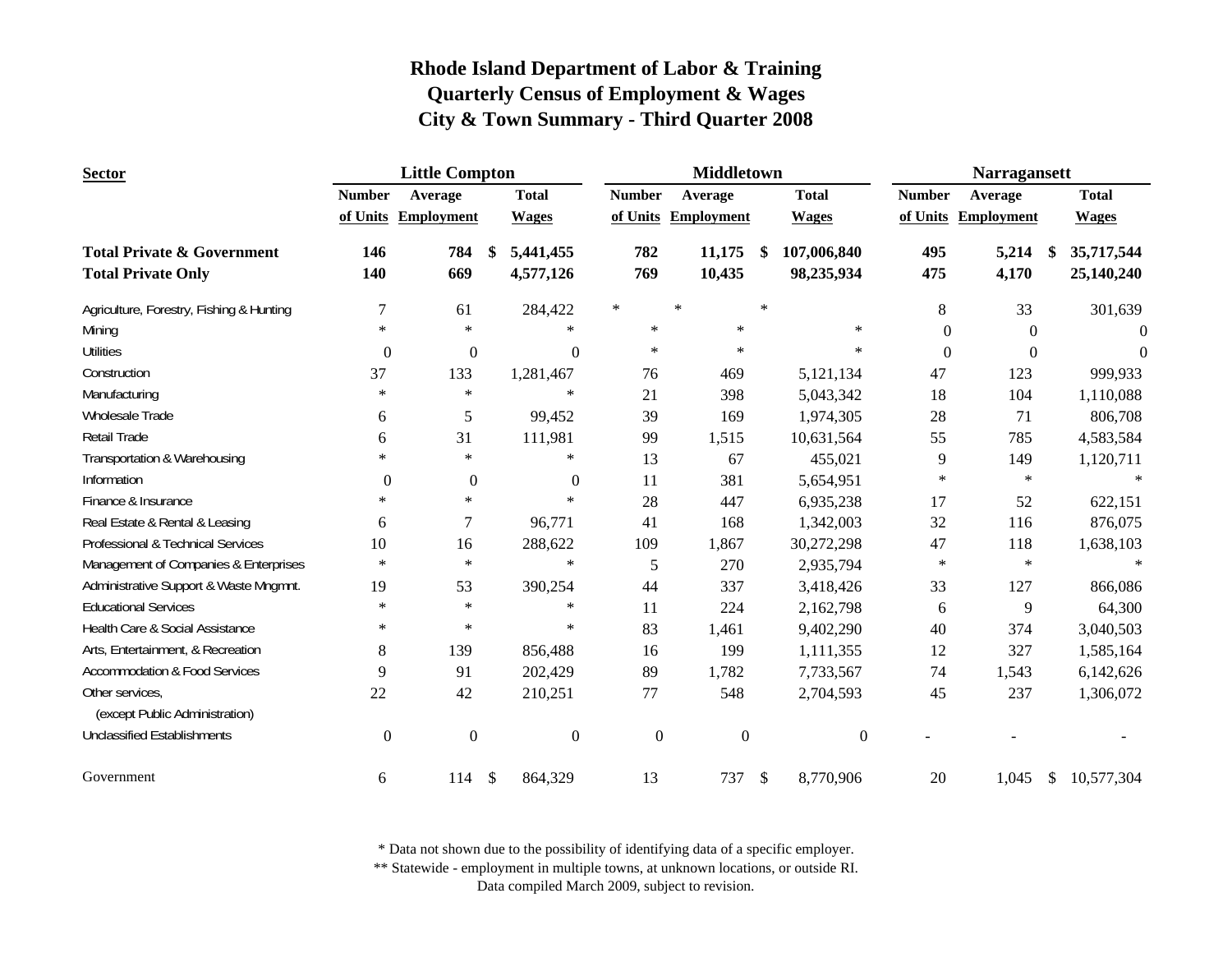| <b>Sector</b>                                                      |                | <b>Newport</b>      |                                  |                |               | <b>New Shoreham</b> |               |                          |                | <b>North Kingstown</b> |    |                            |
|--------------------------------------------------------------------|----------------|---------------------|----------------------------------|----------------|---------------|---------------------|---------------|--------------------------|----------------|------------------------|----|----------------------------|
|                                                                    | <b>Number</b>  | Average             | <b>Total</b>                     |                | <b>Number</b> | Average             |               | <b>Total</b>             | <b>Number</b>  | Average                |    | <b>Total</b>               |
|                                                                    |                | of Units Employment | <b>Wages</b>                     |                |               | of Units Employment |               | <b>Wages</b>             |                | of Units Employment    |    | <b>Wages</b>               |
| <b>Total Private &amp; Government</b><br><b>Total Private Only</b> | 1,309<br>1,274 | 19,282<br>14,575    | 207,559,849<br>-S<br>116,755,603 |                | 221<br>205    | 1,530<br>1,384      | \$            | 12,119,253<br>10,883,790 | 1,068<br>1,048 | 15,181<br>13,664       | S. | 149,698,390<br>134,601,772 |
| Agriculture, Forestry, Fishing & Hunting                           | 4              | 34                  |                                  | 302,682        | $\ast$        | $\ast$              |               | $\ast$                   | 10             | 49                     |    | 373,509                    |
| Mining                                                             | $\overline{0}$ | $\overline{0}$      |                                  | $\overline{0}$ | $\theta$      | $\mathbf{0}$        |               | $\boldsymbol{0}$         | $\mathbf{0}$   | $\boldsymbol{0}$       |    | $\Omega$                   |
| <b>Utilities</b>                                                   | $\theta$       | $\theta$            |                                  | $\Omega$       | $\ast$        | $\star$             |               | $\ast$                   | $\ast$         | $\ast$                 |    |                            |
| Construction                                                       | 98             | 543                 |                                  | 5,869,414      | 39            | 94                  |               | 1,125,881                | 137            | 523                    |    | 6,327,438                  |
| Manufacturing                                                      | 26             | 141                 |                                  | 1,623,905      | 4             | 23                  |               | 121,734                  | 67             | 4,674                  |    | 60,163,373                 |
| Wholesale Trade                                                    | 65             | 219                 |                                  | 2,969,502      | $\ast$        | $\ast$              |               | $\ast$                   | 100            | 441                    |    | 6,334,674                  |
| Retail Trade                                                       | 214            | 1,630               |                                  | 9,535,379      | 38            | 158                 |               | 1,156,191                | 109            | 2,000                  |    | 13,901,560                 |
| Transportation & Warehousing                                       | 41             | 375                 |                                  | 2,122,528      | 4             | 14                  |               | 78,441                   | 41             | 486                    |    | 4,154,455                  |
| Information                                                        | 25             | 270                 |                                  | 3,008,035      | $\ast$        | $\ast$              |               | $\ast$                   | 20             | 236                    |    | 3,295,846                  |
| Finance & Insurance                                                | 51             | 216                 |                                  | 3,219,299      | $\ast$        | $\ast$              |               | $\ast$                   | 44             | 218                    |    | 2,798,191                  |
| Real Estate & Rental & Leasing                                     | 54             | 401                 |                                  | 3,555,661      | 14            | 74                  |               | 519,228                  | 34             | 95                     |    | 776,492                    |
| Professional & Technical Services                                  | 149            | 883                 |                                  | 13,419,831     | 5             | 18                  |               | 112,672                  | 133            | 426                    |    | 6,427,078                  |
| Management of Companies & Enterprises                              | 10             | 261                 |                                  | 2,196,926      | $\ast$        | $\ast$              |               | $\ast$                   | 12             | 574                    |    | 5,651,550                  |
| Administrative Support & Waste Mngmnt.                             | 75             | 528                 |                                  | 4,899,634      | 10            | 46                  |               | 444,182                  | 72             | 485                    |    | 3,404,353                  |
| <b>Educational Services</b>                                        | 21             | 601                 |                                  | 6,137,828      | $\ast$        | $\ast$              |               | $\ast$                   | 20             | 114                    |    | 805,253                    |
| Health Care & Social Assistance                                    | 82             | 1,791               |                                  | 17,467,344     | $\ast$        | $\ast$              |               | $\ast$                   | 75             | 1,479                  |    | 10,391,639                 |
| Arts, Entertainment, & Recreation                                  | 47             | 1,358               |                                  | 8,708,124      | 10            | 76                  |               | 476,467                  | 24             | 304                    |    | 1,762,168                  |
| <b>Accommodation &amp; Food Services</b>                           | 178            | 4,458               |                                  | 25,692,051     | 53            | 802                 |               | 6,158,492                | 67             | 1,021                  |    | 3,486,165                  |
| Other services,<br>(except Public Administration)                  | 134            | 866                 |                                  | 6,027,460      | 16            | 30                  |               | 158,164                  | 78             | 427                    |    | 2,500,499                  |
| <b>Unclassified Establishments</b>                                 |                |                     |                                  |                | $\mathbf{0}$  | $\mathbf{0}$        |               | $\boldsymbol{0}$         |                |                        |    |                            |
| Government                                                         | 35             | 4,708               | \$                               | 90,804,246     | 16            | 148                 | $\mathcal{S}$ | 1,235,463                | 20             | $1,516$ \$             |    | 15,096,618                 |

\* Data not shown due to the possibility of identifying data of a specific employer.

\*\* Statewide - employment in multiple towns, at unknown locations, or outside RI.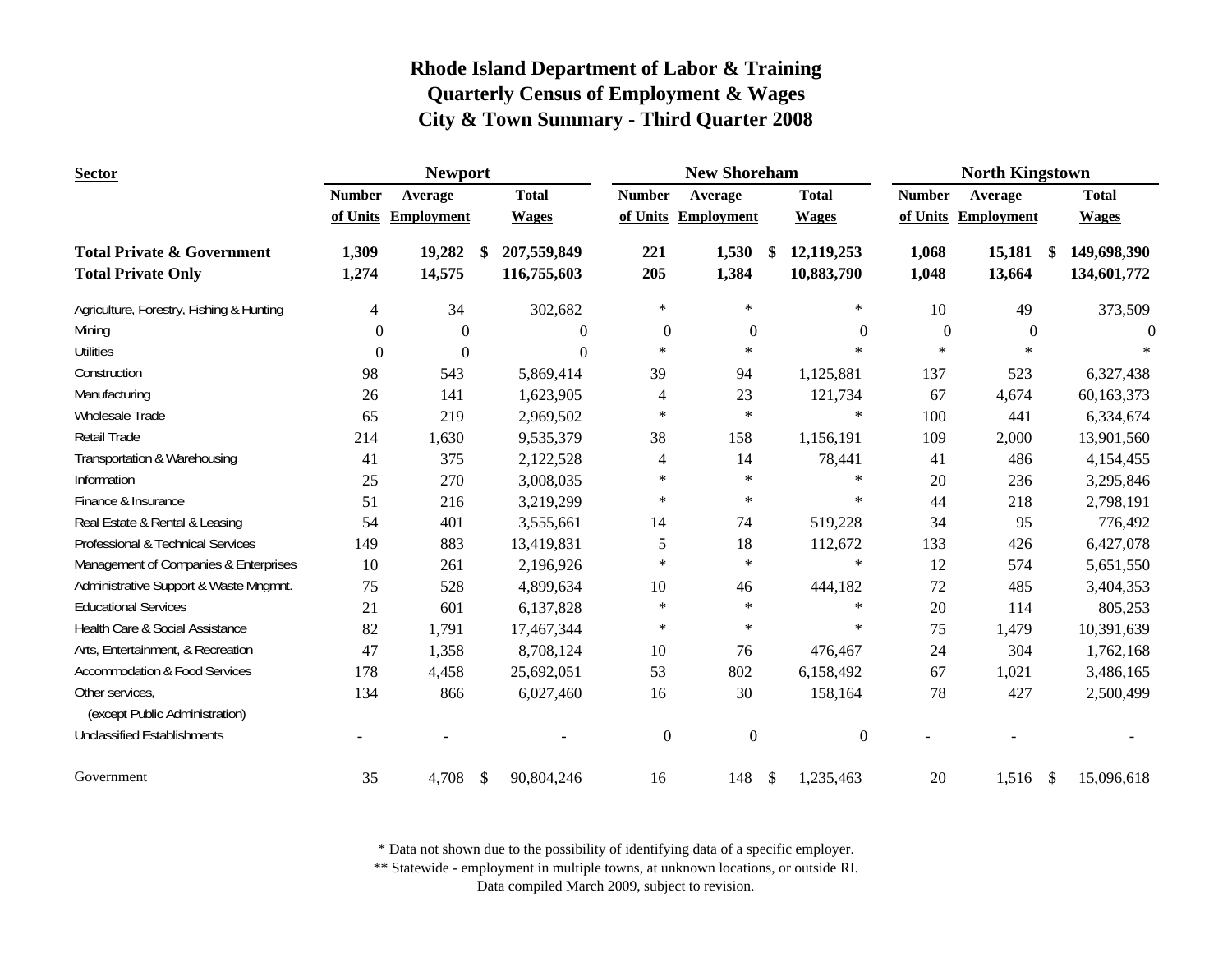| <b>Sector</b>                                     |                  | <b>North Providence</b> |        |              |        |                | <b>North Smithfield</b> |        |                  |                | Pawtucket         |              |
|---------------------------------------------------|------------------|-------------------------|--------|--------------|--------|----------------|-------------------------|--------|------------------|----------------|-------------------|--------------|
|                                                   | <b>Number</b>    | Average                 |        | <b>Total</b> |        | <b>Number</b>  | Average                 |        | <b>Total</b>     | <b>Number</b>  | Average           | <b>Total</b> |
|                                                   |                  | of Units Employment     |        | <b>Wages</b> |        |                | of Units Employment     |        | <b>Wages</b>     | of Units       | <b>Employment</b> | <b>Wages</b> |
| <b>Total Private &amp; Government</b>             | 719              | 7,694                   | -S     | 65,271,770   |        | 384            | 3,848                   | \$     | 31,733,476       | 1,598          | 24,955<br>S.      | 236,515,444  |
| <b>Total Private Only</b>                         | 709              | 6,857                   |        | 54,841,510   |        | 375            | 3,595                   |        | 29,255,999       | 1,573          | 23,300            | 212,503,217  |
| Agriculture, Forestry, Fishing & Hunting          | $\overline{0}$   | $\boldsymbol{0}$        |        | $\Omega$     |        | $\ast$         | $\ast$                  |        | $\ast$           | $\overline{0}$ | $\boldsymbol{0}$  | $\Omega$     |
| Mining                                            | $\Omega$         | $\Omega$                |        | $\Omega$     |        | $\ast$         | $\ast$                  |        | $\ast$           | $\Omega$       | $\theta$          | $\Omega$     |
| <b>Utilities</b>                                  |                  |                         |        |              |        | $\overline{0}$ | $\mathbf{0}$            |        | $\theta$         | $\overline{4}$ | 12                | 192,222      |
| Construction                                      | 78               | 341                     |        | 3,510,753    |        | 77             | 270                     |        | 2,529,110        | 164            | 944               | 11,783,120   |
| Manufacturing                                     | 41               | 419                     |        | 3,269,641    |        | 19             | 538                     |        | 5,127,467        | 168            | 4,524             | 44,326,949   |
| Wholesale Trade                                   | 35               | 216                     |        | 2,715,232    |        | 26             | 143                     |        | 2,064,396        | 83             | 507               | 5,848,710    |
| Retail Trade                                      | 107              | 1,012                   |        | 5,736,226    |        | 38             | 617                     |        | 4,559,946        | 181            | 1,739             | 11,388,335   |
| Transportation & Warehousing                      | 14               | 87                      |        | 683,457      |        | 13             | 111                     |        | 1,228,388        | 38             | 426               | 4,352,488    |
| Information                                       | $\star$          | $\ast$                  | $\ast$ |              |        | $\ast$         | $\ast$                  |        | $\ast$           | 26             | 259               | 3,981,465    |
| Finance & Insurance                               | 35               | 219                     |        | 2,030,688    |        | 15             | 49                      |        | 496,348          | 59             | 906               | 9,743,438    |
| Real Estate & Rental & Leasing                    | 32               | 125                     |        | 868,800      |        | 14             | 25                      |        | 236,365          | 55             | 271               | 2,197,658    |
| Professional & Technical Services                 | 60               | 174                     |        | 2,464,375    |        | 42             | 242                     |        | 3,225,957        | 127            | 633               | 6,886,184    |
| Management of Companies & Enterprises             | $\ast$           | $\ast$                  |        | $\ast$       |        | $\mathbf{0}$   | $\boldsymbol{0}$        |        | $\boldsymbol{0}$ | 12             | 1,504             | 27,284,894   |
| Administrative Support & Waste Mngmnt.            | 61               | 431                     |        | 2,468,326    |        | 20             | 60                      |        | 430,144          | 94             | 1,976             | 12,578,362   |
| <b>Educational Services</b>                       | 3                | 4                       |        | 20,435       |        | 3              | 4                       |        | 10,010           | 24             | 342               | 2,589,980    |
| Health Care & Social Assistance                   | 76               | 2,725                   |        | 26,276,427   |        | 40             | 854                     |        | 6,299,075        | 185            | 5,743             | 51,874,665   |
| Arts, Entertainment, & Recreation                 | 6                | 62                      |        | 246,983      | $\ast$ |                | $\ast$                  | $\ast$ |                  | 14             | 542               | 4,093,617    |
| <b>Accommodation &amp; Food Services</b>          | 67               | 675                     |        | 2,341,144    |        | 22             | 454                     |        | 1,258,651        | 135            | 1,604             | 5,023,694    |
| Other services,<br>(except Public Administration) | 87               | 323                     |        | 1,861,307    |        | 34             | 138                     |        | 940,111          | 204            | 1,368             | 8,357,436    |
| <b>Unclassified Establishments</b>                | $\boldsymbol{0}$ | $\boldsymbol{0}$        |        | $\Omega$     | $\ast$ |                | $\ast$                  | $\ast$ |                  |                |                   |              |
| Government                                        | 10               | 838                     | \$     | 10,430,260   |        | 9              | 252                     | \$     | 2,477,477        | 25             | 1,656<br>\$       | 24,012,227   |

\* Data not shown due to the possibility of identifying data of a specific employer.

\*\* Statewide - employment in multiple towns, at unknown locations, or outside RI.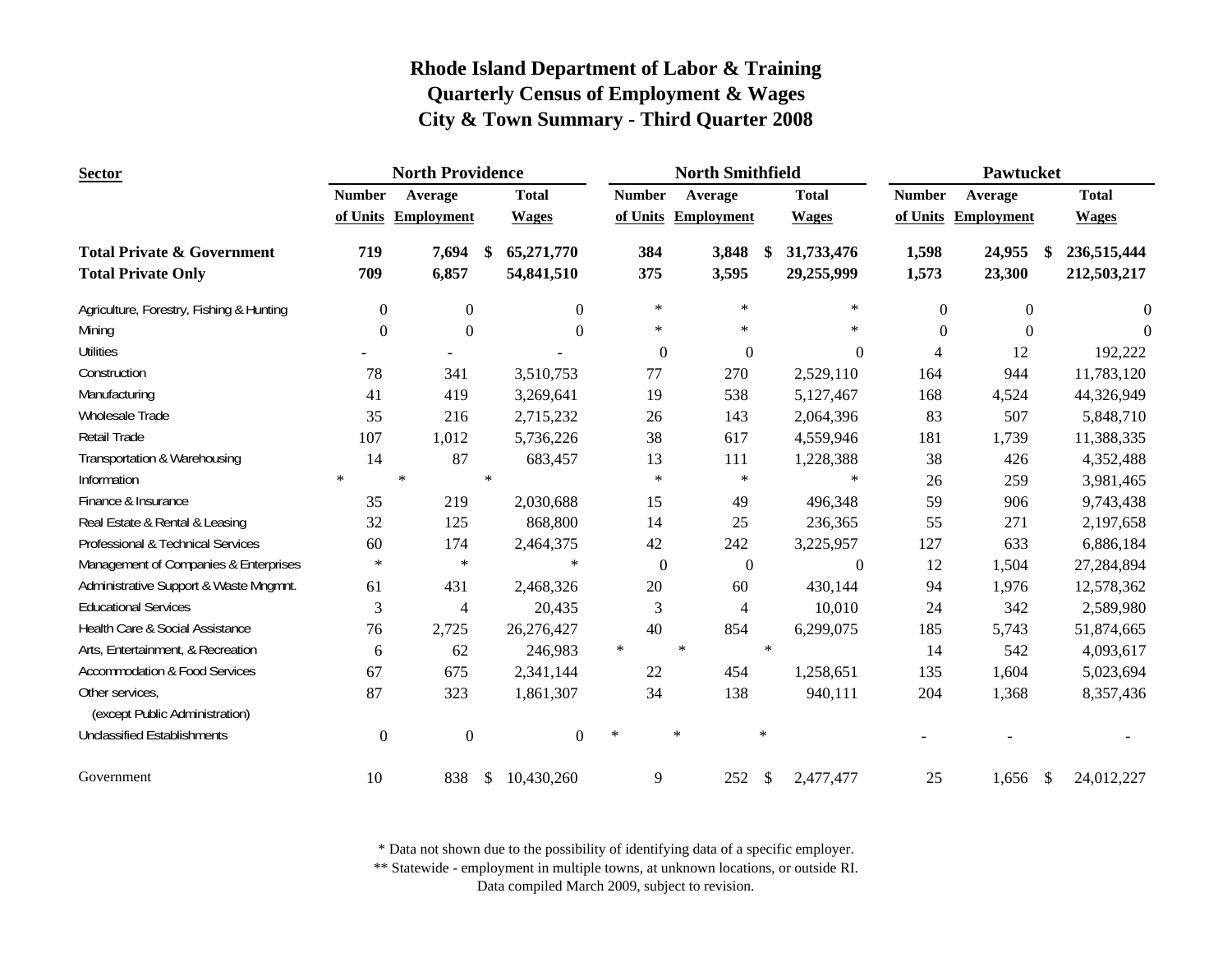| <b>Sector</b>                                     |               |        | Portsmouth          |        |                |               |        | Providence        |        |               |               | <b>Richmond</b>     |        |                  |
|---------------------------------------------------|---------------|--------|---------------------|--------|----------------|---------------|--------|-------------------|--------|---------------|---------------|---------------------|--------|------------------|
|                                                   | <b>Number</b> |        | Average             |        | <b>Total</b>   | <b>Number</b> |        | Average           |        | <b>Total</b>  | <b>Number</b> | Average             |        | <b>Total</b>     |
|                                                   |               |        | of Units Employment |        | <b>Wages</b>   | of Units      |        | <b>Employment</b> |        | <b>Wages</b>  |               | of Units Employment |        | <b>Wages</b>     |
| <b>Total Private &amp; Government</b>             | 530           |        | 6,183               | \$     | 73,845,998     | 5,646         |        | 109,761           | S      | 1,267,287,576 | 153           | 1,752               |        | 12,828,493       |
| <b>Total Private Only</b>                         | 515           |        | 5,720               |        | 67,923,690     | 5,535         |        | 95,714            |        | 1,055,583,380 | 145           | 1,204               |        | 8,014,827        |
| Agriculture, Forestry, Fishing & Hunting          | 16            |        | 60                  |        | 374,426        | $\ast$        | $\ast$ |                   | $\ast$ |               | $\star$       | $\ast$              | $\ast$ |                  |
| Mining                                            | $\Omega$      |        | $\Omega$            |        | $\overline{0}$ | $\ast$        |        | $\ast$            |        | $\ast$        | $\ast$        | $\ast$              |        |                  |
| <b>Utilities</b>                                  | $\Omega$      |        | $\Omega$            |        | $\theta$       | $\ast$        |        | $\ast$            |        | $\ast$        | $\Omega$      | $\theta$            |        | $\theta$         |
| Construction                                      | 89            |        | 394                 |        | 4,475,813      | 299           |        | 2,963             |        | 43,696,482    | 22            | 87                  |        | 904,897          |
| Manufacturing                                     | 30            |        | 2,131               |        | 40,571,636     | 316           |        | 5,606             |        | 48,542,671    | 6             | 95                  |        | 997,553          |
| <b>Wholesale Trade</b>                            | 30            |        | 116                 |        | 1,503,700      | 252           |        | 2,246             |        | 28,899,383    | $8\,$         | 28                  |        | 391,304          |
| <b>Retail Trade</b>                               | 61            |        | 595                 |        | 3,800,090      | 624           |        | 6,868             |        | 39,862,948    | 23            | 299                 |        | 1,935,031        |
| Transportation & Warehousing                      | $\ast$        | $\ast$ |                     | $\ast$ |                | 70            |        | 641               |        | 5,654,803     | $\ast$        | $\ast$              |        | $\ast$           |
| Information                                       | 10            |        | 68                  |        | 880,300        | 162           |        | 4,048             |        | 65,352,267    | $\ast$        | $\ast$              |        | $\ast$           |
| Finance & Insurance                               | 21            |        | 93                  |        | 1,143,066      | 353           |        | 5,380             |        | 93,174,982    | 4             | 43                  |        | 350,608          |
| Real Estate & Rental & Leasing                    | $\ast$        | $\ast$ |                     | $\ast$ |                | 208           |        | 1,530             |        | 16,235,259    | $\ast$        | $\ast$              |        | $\ast$           |
| <b>Professional &amp; Technical Services</b>      | 66            |        | 174                 |        | 2,602,265      | 928           |        | 6,732             |        | 107,497,741   | 10            | 44                  |        | 431,299          |
| Management of Companies & Enterprises             | $\ast$        | $\ast$ |                     | $\ast$ |                | 52            |        | 1,836             |        | 39,599,718    |               |                     |        |                  |
| Administrative Support & Waste Mngmnt.            | 26            |        | 345                 |        | 1,259,990      | 318           |        | 7,489             |        | 51,086,505    | $10\,$        | 81                  |        | 581,200          |
| <b>Educational Services</b>                       | 13            |        | 236                 |        | 2,080,778      | 103           |        | 11,173            |        | 138,893,060   | $\ast$        | $\ast$              |        |                  |
| Health Care & Social Assistance                   | 32            |        | 483                 |        | 3,322,164      | 567           |        | 24,780            |        | 290,112,229   | 10            | 79                  |        | 607,861          |
| Arts, Entertainment, & Recreation                 | 11            |        | 137                 |        | 796,651        | 63            |        | 1,000             |        | 5,063,258     | 7             | 131                 |        | 482,354          |
| <b>Accommodation &amp; Food Services</b>          | 36            |        | 499                 |        | 2,361,835      | 521           |        | 8,294             |        | 37,434,471    | 14            | 223                 |        | 730,425          |
| Other services,<br>(except Public Administration) | 53            |        | 187                 |        | 1,377,188      | 688           |        | 4,570             |        | 33,812,860    | 17            | 49                  |        | 204,963          |
| <b>Unclassified Establishments</b>                |               |        |                     |        |                | $\ast$        | $\ast$ |                   | $\ast$ |               | $\mathbf{0}$  | $\boldsymbol{0}$    |        | $\boldsymbol{0}$ |
| Government                                        | 15            |        | 464                 | -S     | 5,922,308      | 111           |        | 14,046 \$         |        | 211,704,196   | $8\,$         | 549                 | \$     | 4,813,666        |

\* Data not shown due to the possibility of identifying data of a specific employer.

\*\* Statewide - employment in multiple towns, at unknown locations, or outside RI.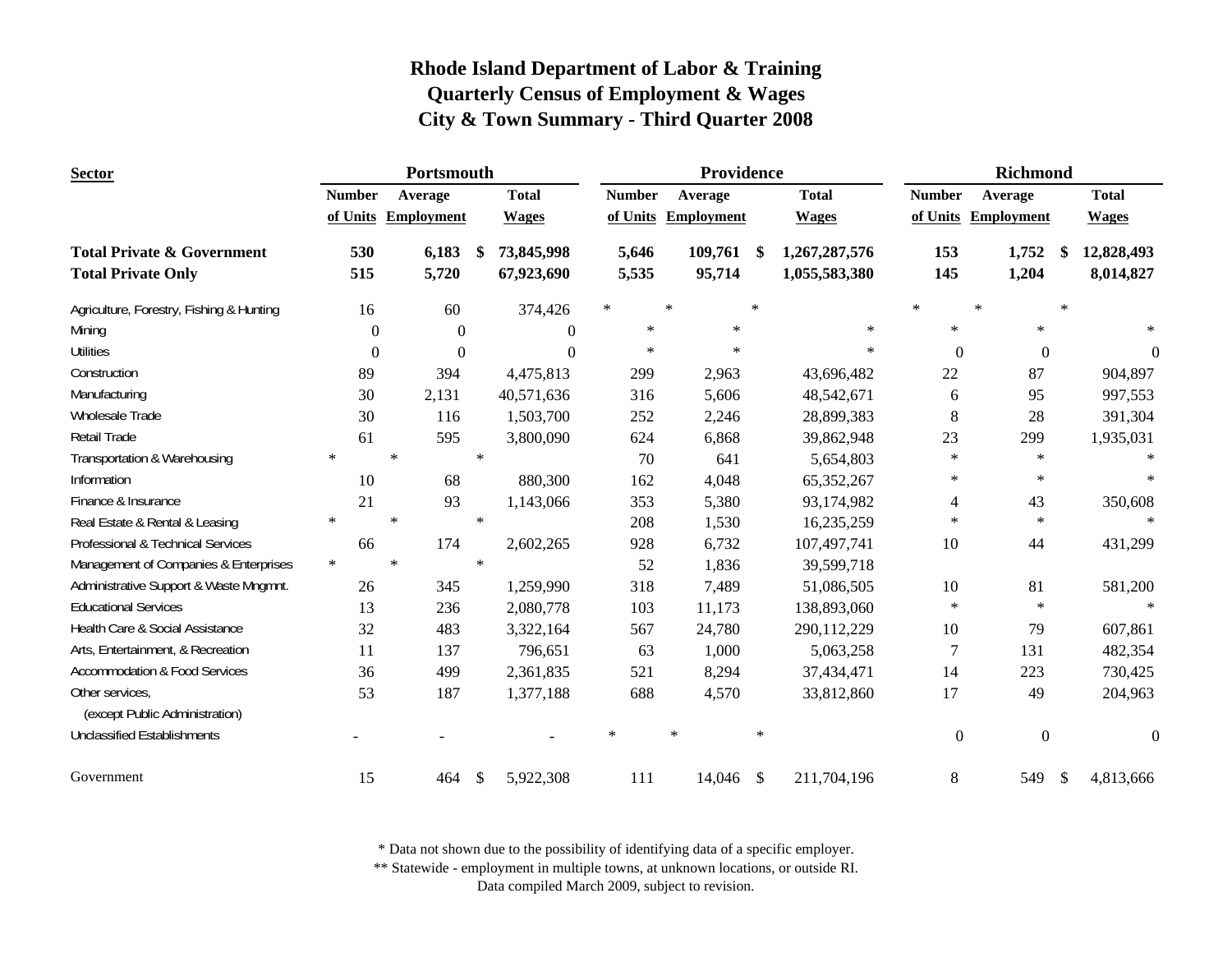| <b>Sector</b>                                                      |                | <b>Scituate</b>     |               |                         |                  | Smithfield        |               |                            |                | <b>South Kingstown</b> |        |                             |
|--------------------------------------------------------------------|----------------|---------------------|---------------|-------------------------|------------------|-------------------|---------------|----------------------------|----------------|------------------------|--------|-----------------------------|
|                                                                    | <b>Number</b>  | Average             |               | <b>Total</b>            | <b>Number</b>    | Average           |               | <b>Total</b>               | <b>Number</b>  | Average                |        | <b>Total</b>                |
|                                                                    |                | of Units Employment |               | <b>Wages</b>            | of Units         | <b>Employment</b> |               | <b>Wages</b>               |                | of Units Employment    |        | <b>Wages</b>                |
| <b>Total Private &amp; Government</b><br><b>Total Private Only</b> | 263<br>250     | 1,526<br>957        | <sup>\$</sup> | 13,910,037<br>6,580,390 | 838<br>823       | 13,626<br>13,098  | - \$          | 153,683,566<br>147,615,186 | 1,052<br>1,030 | 13,667<br>10,091       | \$     | 133,828,330<br>88, 874, 258 |
| Agriculture, Forestry, Fishing & Hunting                           | 13             | 74                  |               | 383,180                 | 3                | 13                |               | 46,077                     | 22             | 111                    |        | 934,706                     |
| Mining                                                             | $\overline{0}$ | $\mathbf{0}$        |               | $\mathbf{0}$            | $\ast$           | $\ast$            |               | $\ast$                     | $\ast$         | $\ast$                 |        |                             |
| <b>Utilities</b>                                                   | $\theta$       | $\Omega$            |               | $\Omega$                | $\boldsymbol{0}$ | $\boldsymbol{0}$  |               | $\Omega$                   | $\ast$         | $\star$                |        |                             |
| Construction                                                       | 67             | 160                 |               | 1,493,013               | 146              | 1,184             |               | 14,712,060                 | 131            | 365                    |        | 3,883,178                   |
| Manufacturing                                                      | 10             | 26                  |               | 193,460                 | 72               | 1,290             |               | 14,556,540                 | 30             | 785                    |        | 10,502,018                  |
| <b>Wholesale Trade</b>                                             | 12             | 16                  |               | 193,950                 | 64               | 802               |               | 10,806,973                 | 65             | 791                    |        | 12,565,534                  |
| Retail Trade                                                       | 19             | 203                 |               | 1,264,387               | 107              | 2,271             |               | 13,354,553                 | 122            | 1,422                  |        | 9,583,078                   |
| Transportation & Warehousing                                       | 15             | 39                  |               | 242,765                 | 15               | 86                |               | 962,358                    | 10             | 71                     |        | 372,661                     |
| Information                                                        | $\overline{4}$ | 23                  |               | 142,778                 | 15               | 237               |               | 3,534,044                  | 14             | 170                    |        | 2,158,789                   |
| Finance & Insurance                                                | $\ast$         | $\ast$              | $\ast$        |                         | 49               | 2,680             |               | 53,647,822                 | 41             | 249                    |        | 3,633,759                   |
| Real Estate & Rental & Leasing                                     | $\ast$         | $\ast$              | $\ast$        |                         | 20               | 81                |               | 882,838                    | 29             | 234                    |        | 1,122,782                   |
| Professional & Technical Services                                  | 28             | 76                  |               | 756,470                 | $70\,$           | 249               |               | 2,734,627                  | 113            | 402                    |        | 5,926,134                   |
| Management of Companies & Enterprises                              |                |                     |               |                         | $\overline{7}$   | 123               |               | 1,820,267                  | 7              | 15                     |        | 251,272                     |
| Administrative Support & Waste Mngmnt.                             | 22             | 41                  |               | 231,035                 | 44               | 378               |               | 4,689,429                  | 70             | 316                    |        | 2,405,136                   |
| <b>Educational Services</b>                                        | $\ast$         | $\ast$              |               | $\ast$                  | $\ast$           | $\ast$            | $\ast$        |                            | 25             | 250                    |        | 1,955,660                   |
| Health Care & Social Assistance                                    | 15             | 81                  |               | 520,000                 | 55               | 1,365             |               | 9,657,792                  | 110            | 2,616                  |        | 22,686,026                  |
| Arts, Entertainment, & Recreation                                  | 3              | 11                  |               | 28,870                  | 11               | 49                |               | 280,648                    | 32             | 221                    |        | 1,362,491                   |
| <b>Accommodation &amp; Food Services</b>                           | 11             | 116                 |               | 365,404                 | 66               | 1,161             |               | 4,347,584                  | 98             | 1,314                  |        | 4,799,904                   |
| Other services,<br>(except Public Administration)                  | 21             | 66                  |               | 419,417                 | 66               | 367               |               | 1,983,148                  | 107            | 729                    |        | 4,366,886                   |
| <b>Unclassified Establishments</b>                                 | $\overline{0}$ | $\mathbf{0}$        |               | $\mathbf{0}$            |                  |                   |               |                            | $\ast$         | $\ast$                 | $\ast$ |                             |
| Government                                                         | 13             | 569                 | $\mathcal{S}$ | 7,329,647               | 15               | 529               | $\mathcal{S}$ | 6,068,380                  | 22             | 3,576                  | \$     | 44,954,072                  |

\* Data not shown due to the possibility of identifying data of a specific employer.

\*\* Statewide - employment in multiple towns, at unknown locations, or outside RI.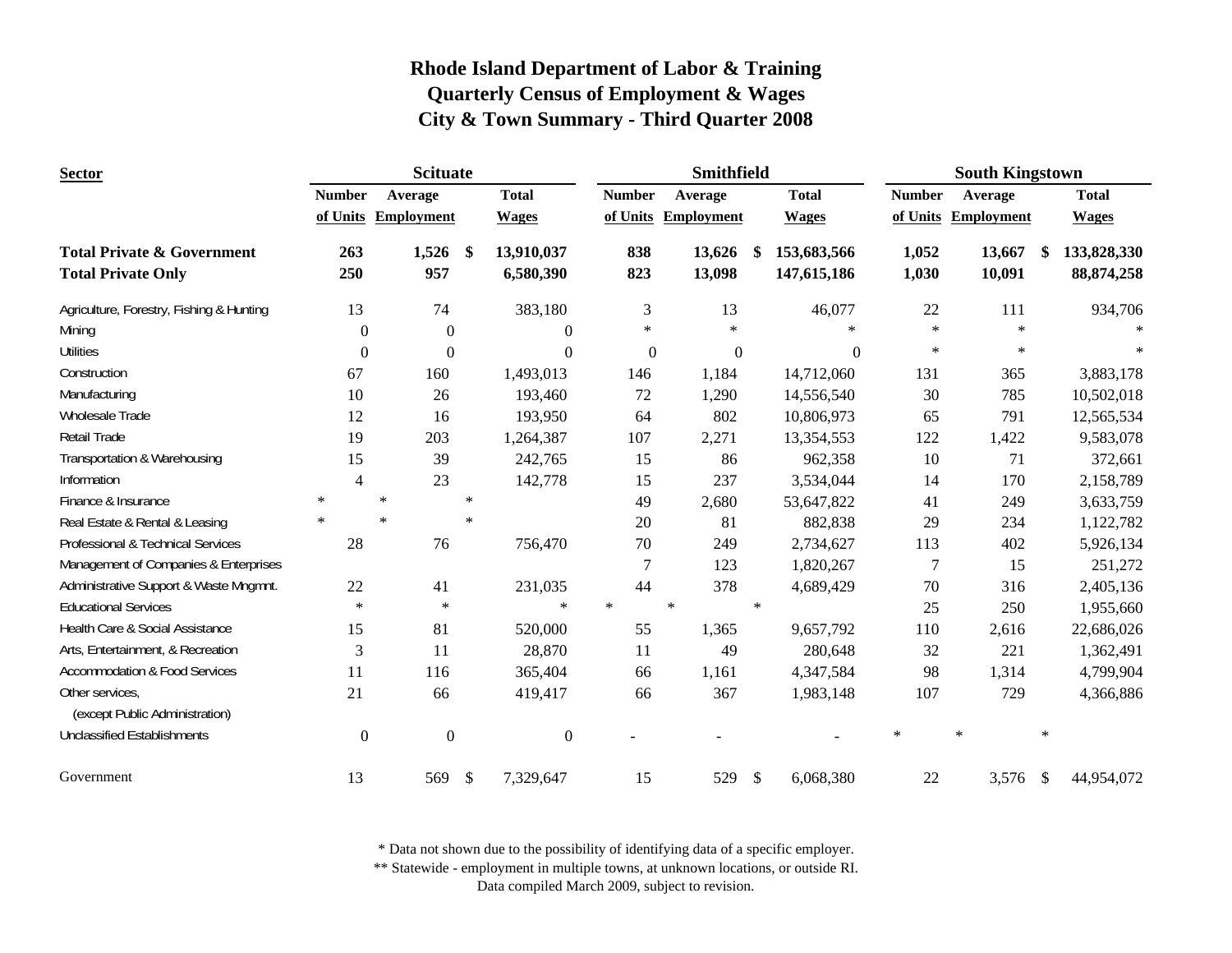| <b>Sector</b>                            | <b>Tiverton</b> |                     |               |              |                | <b>Warren</b>       |                  |               | Warwick                 |              |
|------------------------------------------|-----------------|---------------------|---------------|--------------|----------------|---------------------|------------------|---------------|-------------------------|--------------|
|                                          | <b>Number</b>   | Average             |               | <b>Total</b> | <b>Number</b>  | Average             | <b>Total</b>     | <b>Number</b> | Average                 | <b>Total</b> |
|                                          |                 | of Units Employment |               | <b>Wages</b> |                | of Units Employment | <b>Wages</b>     |               | of Units Employment     | <b>Wages</b> |
| <b>Total Private &amp; Government</b>    | 415             | 2,801               | \$            | 22,614,806   | 399            | 4,101               | \$<br>33,565,772 | 3,354         | 49,896<br><sup>\$</sup> | 476,153,442  |
| <b>Total Private Only</b>                | 400             | 2,235               |               | 16,539,222   | 390            | 3,930               | 31,004,227       | 3,321         | 46,182                  | 416,590,000  |
| Agriculture, Forestry, Fishing & Hunting | 12              | 37                  |               | 167,109      | $\ast$         | $\ast$              | $\ast$           | 4             | 18                      | 69,454       |
| Mining                                   | 3               | 16                  |               | 164,408      | $\overline{0}$ | $\boldsymbol{0}$    | $\theta$         | $\star$       | $\ast$                  |              |
| <b>Utilities</b>                         | $\ast$          | $\ast$              |               | $\ast$       | $\theta$       | $\boldsymbol{0}$    | $\theta$         | $\ast$        | $\ast$                  |              |
| Construction                             | 63              | 287                 |               | 2,130,181    | 53             | 171                 | 1,609,998        | 349           | 2,417                   | 30,594,970   |
| Manufacturing                            | 12              | 59                  |               | 405,127      | 49             | 1,017               | 10,448,559       | 173           | 3,782                   | 40,509,511   |
| <b>Wholesale Trade</b>                   | 31              | 125                 |               | 1,399,232    | 17             | 161                 | 2,166,068        | 259           | 1,845                   | 23,314,681   |
| <b>Retail Trade</b>                      | 57              | 505                 |               | 4,424,138    | 48             | 292                 | 1,411,091        | 465           | 8,209                   | 51,545,665   |
| Transportation & Warehousing             | $\ast$          | $\ast$              | $\star$       |              | 8              | 365                 | 2,213,329        | 102           | 2,223                   | 19,617,048   |
| Information                              | $\ast$          | $\ast$              |               | $\ast$       | 7              | 45                  | 540,800          | 39            | 571                     | 6,392,379    |
| Finance & Insurance                      | 13              | 57                  |               | 640,168      | 15             | 184                 | 1,457,982        | 207           | 3,153                   | 37,680,380   |
| Real Estate & Rental & Leasing           | 8               | 7                   |               | 86,331       | 12             | 22                  | 163,882          | 129           | 1,384                   | 11,133,309   |
| Professional & Technical Services        | 49              | 142                 |               | 1,538,517    | 25             | 94                  | 1,084,617        | 400           | 1,973                   | 27,964,363   |
| Management of Companies & Enterprises    | $\ast$          | $\ast$              |               | $\ast$       | $\ast$         | $\ast$              | $\ast$           | 22            | 1,435                   | 21,515,171   |
| Administrative Support & Waste Mngmnt.   | 25              | 70                  |               | 401,232      | 20             | 136                 | 844,588          | 204           | 2,149                   | 18,130,074   |
| <b>Educational Services</b>              | $\ast$          | $\ast$              |               | $\ast$       | 5              | 69                  | 696,540          | 36            | 880                     | 9,077,711    |
| Health Care & Social Assistance          | 26              | 305                 |               | 2,374,792    | 33             | 602                 | 5,492,445        | 339           | 8,476                   | 84,198,289   |
| Arts, Entertainment, & Recreation        | 7               | 38                  |               | 164,507      | 6              | 36                  | 153,998          | 44            | 651                     | 3,007,112    |
| Accommodation & Food Services            | 32              | 378                 |               | 1,283,591    | 43             | 569                 | 1,695,735        | 244           | 5,283                   | 20,694,872   |
| Other services,                          | 45              | 135                 |               | 607,096      | 44             | 161                 | 925,601          | 302           | 1,721                   | 11,006,445   |
| (except Public Administration)           |                 |                     |               |              |                |                     |                  |               |                         |              |
| <b>Unclassified Establishments</b>       |                 |                     |               |              |                | $\boldsymbol{0}$    |                  |               |                         |              |
| Government                               | 15              | 566                 | $\mathcal{S}$ | 6,075,584    | 9              | 171                 | \$<br>2,561,545  | 33            | 3,713<br>$\mathcal{S}$  | 59,563,442   |

\* Data not shown due to the possibility of identifying data of a specific employer.

\*\* Statewide - employment in multiple towns, at unknown locations, or outside RI.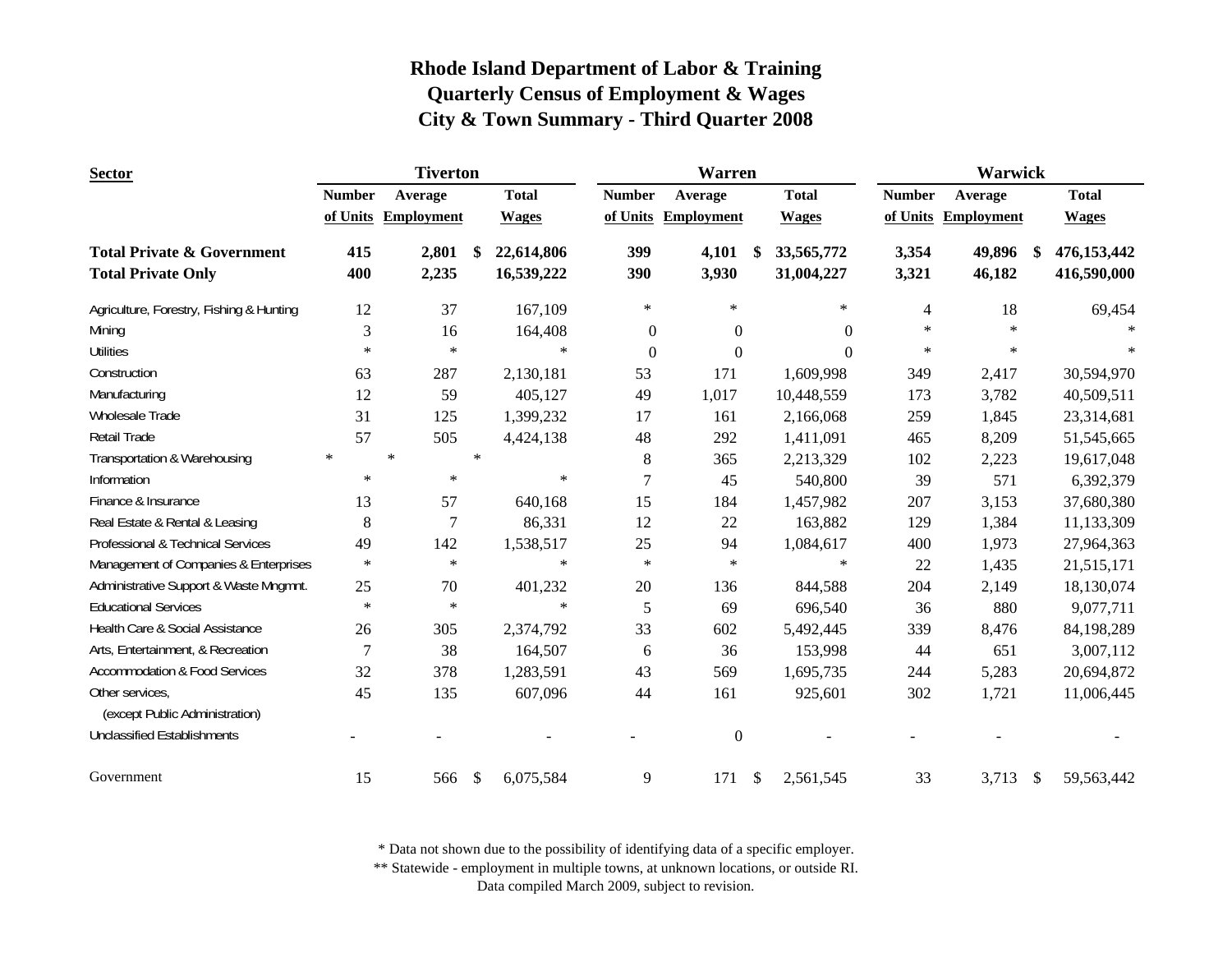| <b>Sector</b>                            | <b>West Greenwich</b><br>Westerly |                     |      |                  |                  |                     | <b>West Warwick</b> |                  |                  |                     |    |              |
|------------------------------------------|-----------------------------------|---------------------|------|------------------|------------------|---------------------|---------------------|------------------|------------------|---------------------|----|--------------|
|                                          | <b>Number</b>                     | Average             |      | <b>Total</b>     | <b>Number</b>    | Average             |                     | <b>Total</b>     | <b>Number</b>    | Average             |    | <b>Total</b> |
|                                          |                                   | of Units Employment |      | <b>Wages</b>     |                  | of Units Employment |                     | <b>Wages</b>     |                  | of Units Employment |    | <b>Wages</b> |
| <b>Total Private &amp; Government</b>    | 899                               | 10,054              | - \$ | 79,012,269       | 202              | 3,378               | -S                  | 45,323,507       | 620              | 8,542               | -8 | 81,792,669   |
| <b>Total Private Only</b>                | 880                               | 9,338               |      | 71,318,916       | 194              | 3,013               |                     | 41,723,561       | 606              | 7,716               |    | 71,982,675   |
| Agriculture, Forestry, Fishing & Hunting | $\ast$                            | $\ast$              |      | $\ast$           | $\ast$           | $\ast$              |                     | $\ast$           | $\boldsymbol{0}$ | $\Omega$            |    | $\Omega$     |
| Mining                                   | $\ast$                            | $\star$             |      | $\ast$           | $\Omega$         | $\Omega$            |                     | $\Omega$         | $\ast$           | $\ast$              |    |              |
| <b>Utilities</b>                         | $\ast$                            | $\ast$              |      | $\ast$           | $\theta$         | $\Omega$            |                     | $\theta$         | $\mathbf{0}$     | $\mathbf{0}$        |    | $\Omega$     |
| Construction                             | 114                               | 357                 |      | 3,488,408        | 48               | 138                 |                     | 1,365,763        | 96               | 386                 |    | 3,548,847    |
| Manufacturing                            | 27                                | 700                 |      | 7,902,258        | 12               | 1,237               |                     | 21,750,970       | 36               | 1,646               |    | 18,897,269   |
| Wholesale Trade                          | 34                                | 78                  |      | 1,051,860        | 13               | 278                 |                     | 4,394,449        | 32               | 318                 |    | 3,531,343    |
| Retail Trade                             | 139                               | 2,075               |      | 12,407,126       | 12               | 62                  |                     | 308,020          | 95               | 1,058               |    | 7,514,886    |
| Transportation & Warehousing             | 14                                | 48                  |      | 388,311          | 5                | 175                 |                     | 1,692,764        | $8\,$            | 261                 |    | 2,432,760    |
| Information                              | 15                                | 159                 |      | 1,190,850        | $\overline{7}$   | 14                  |                     | 225,381          | $\ast$           | $\ast$              |    | $\ast$       |
| Finance & Insurance                      | 29                                | 324                 |      | 3,552,959        | 9                | 43                  |                     | 519,375          | 32               | 908                 |    | 9,231,174    |
| Real Estate & Rental & Leasing           | 30                                | 150                 |      | 813,121          | 3                | 11                  |                     | 278,062          | $22\,$           | 68                  |    | 504,957      |
| Professional & Technical Services        | 72                                | 239                 |      | 2,868,229        | $\ast$           | $\ast$              |                     | $\ast$           | 46               | 99                  |    | 1,116,682    |
| Management of Companies & Enterprises    | $\ast$                            | $\ast$              |      | $\ast$           | $\ast$           | $\ast$              |                     | $\ast$           | $\ast$           | $\ast$              |    | $\ast$       |
| Administrative Support & Waste Mngmnt.   | 47                                | 141                 |      | 995,633          | 21               | 133                 |                     | 1,037,763        | 21               | 116                 |    | 779,704      |
| <b>Educational Services</b>              | 6                                 | 48                  |      | 216,775          | $\ast$           | $\ast$              |                     | $\ast$           | 7                | 21                  |    | 67,161       |
| Health Care & Social Assistance          | 111                               | 2,018               |      | 19,536,343       | 10               | 171                 |                     | 966,314          | 42               | 754                 |    | 6,044,718    |
| Arts, Entertainment, & Recreation        | 37                                | 689                 |      | 3,935,205        | $\ast$           | $\ast$              |                     | $\ast$           | 10               | 56                  |    | 270,856      |
| <b>Accommodation &amp; Food Services</b> | 101                               | 1,638               |      | 7,133,170        | 14               | 199                 |                     | 763,602          | 65               | 759                 |    | 2,393,422    |
| Other services,                          | 94                                | 324                 |      | 1,838,590        | 11               | 23                  |                     | 93,841           | 88               | 326                 |    | 1,810,203    |
| (except Public Administration)           |                                   |                     |      |                  |                  |                     |                     |                  |                  |                     |    |              |
| <b>Unclassified Establishments</b>       | $\mathbf{0}$                      | $\mathbf{0}$        |      | $\boldsymbol{0}$ | $\boldsymbol{0}$ | $\boldsymbol{0}$    |                     | $\boldsymbol{0}$ |                  |                     |    |              |
| Government                               | 19                                | 715                 | -\$  | 7,693,353        | 8                | 365                 | \$                  | 3,599,946        | 14               | 824                 | \$ | 9,809,994    |

\* Data not shown due to the possibility of identifying data of a specific employer.

\*\* Statewide - employment in multiple towns, at unknown locations, or outside RI.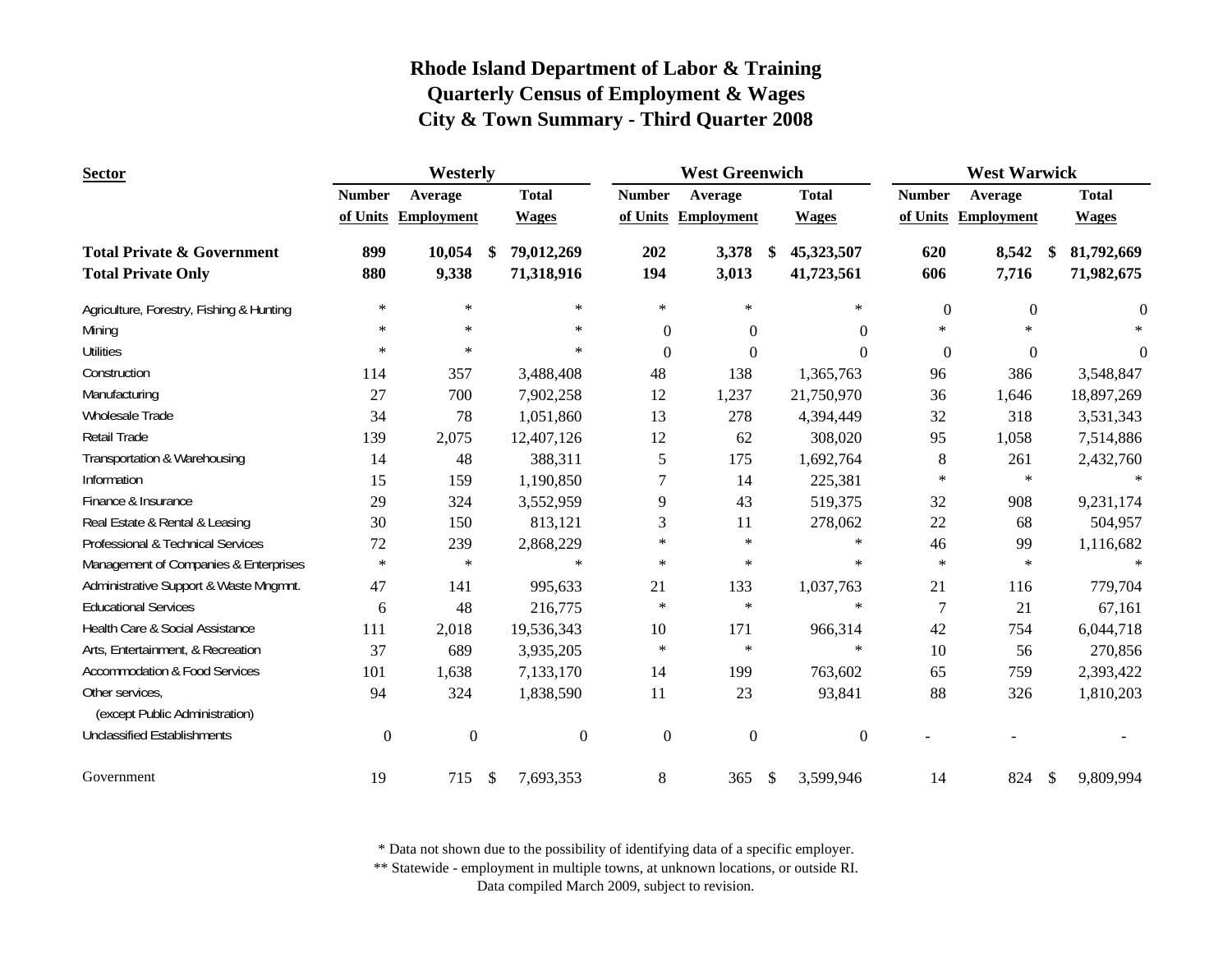| <b>Sector</b>                            |               | Woonsocket        |        |                  | Statewide ** |                  |        |                   |        |                  |  |
|------------------------------------------|---------------|-------------------|--------|------------------|--------------|------------------|--------|-------------------|--------|------------------|--|
|                                          | <b>Number</b> | Average           |        | <b>Total</b>     |              | <b>Number</b>    |        | Average           |        | <b>Total</b>     |  |
|                                          | of Units      | <b>Employment</b> |        | <b>Wages</b>     |              | of Units         |        | <b>Employment</b> |        | <b>Wages</b>     |  |
| <b>Total Private &amp; Government</b>    | 864           | 15,306            | -S     | 151,818,376      |              | 2,678            |        | 7,293             | -S     | 105,635,714      |  |
| <b>Total Private Only</b>                | 844           | 13,594            |        | 130,312,439      |              | 2,676            |        | 7,278             |        | 105,453,621      |  |
| Agriculture, Forestry, Fishing & Hunting | 0             | $\boldsymbol{0}$  |        | $\boldsymbol{0}$ |              | $\boldsymbol{0}$ |        | $\boldsymbol{0}$  |        | $\boldsymbol{0}$ |  |
| Mining                                   | $\theta$      | $\boldsymbol{0}$  |        | $\boldsymbol{0}$ |              |                  |        |                   |        |                  |  |
| <b>Utilities</b>                         | $\theta$      | $\mathbf{0}$      |        | $\Omega$         | $\ast$       |                  | $\ast$ |                   | $\ast$ |                  |  |
| Construction                             | 79            | 309               |        | 3,128,560        |              | 241              |        | 670               |        | 8,254,728        |  |
| Manufacturing                            | 67            | 1,251             |        | 11,524,421       |              | 16               |        | 18                |        | 268,399          |  |
| Wholesale Trade                          | 50            | 352               |        | 4,468,633        |              | 968              |        | 1,786             |        | 37,388,456       |  |
| Retail Trade                             | 125           | 1,956             |        | 13,555,357       |              | 88               |        | 478               |        | 9,851,402        |  |
| Transportation & Warehousing             | 16            | 827               |        | 6,113,538        |              | 40               |        | 98                |        | 1,226,447        |  |
| Information                              | 11            | 129               |        | 1,092,274        |              | 142              |        | 502               |        | 4,571,445        |  |
| Finance & Insurance                      | 23            | 189               |        | 1,863,976        |              | 122              |        | 210               |        | 4,311,194        |  |
| Real Estate & Rental & Leasing           | 34            | 141               |        | 1,150,211        |              | 27               |        | 47                |        | 739,596          |  |
| Professional & Technical Services        | 66            | 370               |        | 5,638,253        |              | 438              |        | 902               |        | 14,491,957       |  |
| Management of Companies & Enterprises    | 6             | 1,941             |        | 39,151,157       |              | 34               |        | 195               |        | 4,123,863        |  |
| Administrative Support & Waste Mngmnt.   | 35            | 494               |        | 3,998,273        |              | 286              |        | 1,693             |        | 12,507,363       |  |
| <b>Educational Services</b>              | 15            | 265               |        | 2,291,204        |              | 43               |        | 96                |        | 812,951          |  |
| Health Care & Social Assistance          | 111           | 3,598             |        | 30,009,403       |              | 42               |        | 177               |        | 2,752,413        |  |
| Arts, Entertainment, & Recreation        | 8             | 101               |        | 394,376          |              | 22               |        | 59                |        | 472,838          |  |
| <b>Accommodation &amp; Food Services</b> | 94            | 1,130             |        | 3,625,973        |              | 30               |        | 140               |        | 1,112,998        |  |
| Other services,                          | 102           | 541               |        | 2,306,730        |              | 83               |        | 171               |        | 2,311,929        |  |
| (except Public Administration)           |               |                   |        |                  |              |                  |        |                   |        |                  |  |
| <b>Unclassified Establishments</b>       | $\ast$        | $\ast$            | $\ast$ |                  |              | 53               |        | 34                |        | 195,325          |  |
| Government                               | 20            | 1,711             | \$     | 21,505,937       | $\ast$       |                  | $\ast$ |                   | $\ast$ |                  |  |

\* Data not shown due to the possibility of identifying data of a specific employer.

\*\* Statewide - employment in multiple towns, at unknown locations, or outside RI.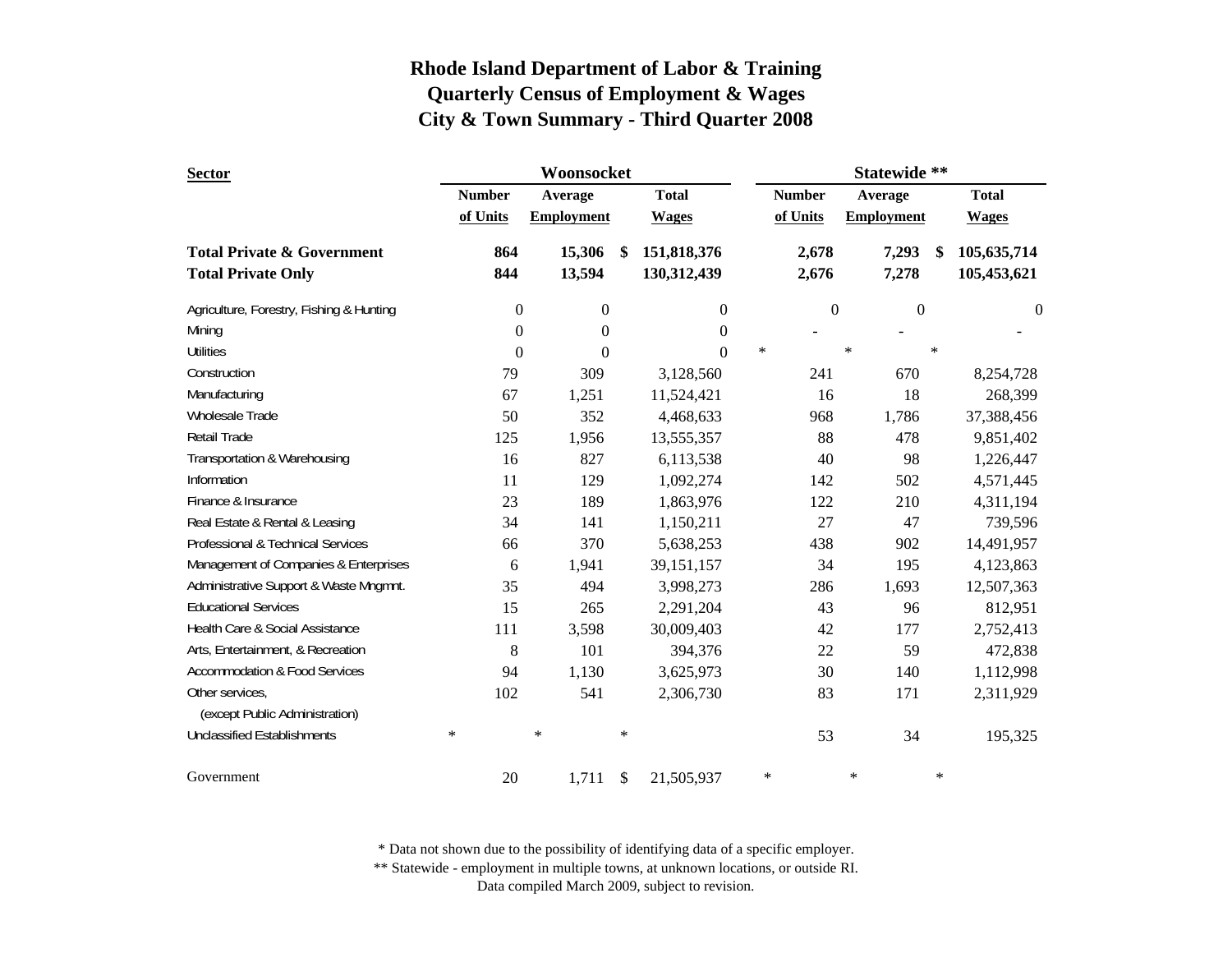| <b>Sector</b>                                     |                  | <b>Bristol County</b> |              |               | <b>Kent County</b>  |              | <b>Newport County</b> |                     |                      |  |  |
|---------------------------------------------------|------------------|-----------------------|--------------|---------------|---------------------|--------------|-----------------------|---------------------|----------------------|--|--|
|                                                   | <b>Number</b>    | Average               | <b>Total</b> | <b>Number</b> | Average             | <b>Total</b> | <b>Number</b>         | Average             | <b>Total</b>         |  |  |
|                                                   |                  | of Units Employment   | <b>Wages</b> |               | of Units Employment | <b>Wages</b> |                       | of Units Employment | <b>Wages</b>         |  |  |
| <b>Total Private &amp; Government</b>             | 1,503            | 15,047 \$             | 125,465,085  | 5,699         | 77,590 \$           | 737,998,178  | 3,407                 | 41,591 \$           | 428,749,687          |  |  |
| <b>Total Private Only</b>                         | 1,467            | 13,181                | 106,542,262  | 5,612         | 70,459              | 644,209,138  | 3,311                 | 34,733              | 313,712,500          |  |  |
| Agriculture, Forestry, Fishing & Hunting          | 6                | 19                    | 120,529      | 12            | 49                  | 226,095      | 46                    | 294                 | 1,909,090            |  |  |
| Mining                                            | $\boldsymbol{0}$ | $\overline{0}$        | $\mathbf{0}$ | $\ast$        | $\ast$<br>$\ast$    |              | 5                     | 25                  | 234,440              |  |  |
| <b>Utilities</b>                                  | $\ast$           | $\star$               | $\ast$       | $\ast$        | $\ast$              | $\ast$       | $\ast$                | $\ast$              |                      |  |  |
| Construction                                      | 227              | 859                   | 9,221,339    | 703           | 3,835               | 45,158,565   | 397                   | 1,925               | 19,939,299           |  |  |
| Manufacturing                                     | 126              | 2,407                 | 24,187,820   | 295           | 8,200               | 100,325,201  | 93                    | 2,771               | 47,840,165           |  |  |
| Wholesale Trade                                   | 90               | 359                   | 5,694,580    | 426           | 3,056               | 41,715,877   | 187                   | 668                 | 8,797,495            |  |  |
| <b>Retail Trade</b>                               | 149              | 1,310                 | 7,481,194    | 739           | 11,878              | 76,359,057   | 451                   | 4,376               | 28,988,250           |  |  |
| Transportation & Warehousing                      | 20               | 412                   | 2,646,208    | 137           | 3,071               | 26,557,088   | 74                    | 540                 | 3,114,743            |  |  |
| Information                                       | 22               | 135                   | 1,459,591    | 72            | 1,487               | 20,022,192   | 53                    | 744                 | 9,949,702            |  |  |
| Finance & Insurance                               | 55               | 408                   | 4,021,904    | 327           | 4,580               | 53,473,242   | 121                   | 869                 | 12,911,908           |  |  |
| Real Estate & Rental & Leasing                    | 44               | 83                    | 784,260      | 214           | 1,648               | 13,415,710   | 129                   | 747                 | 6,083,400            |  |  |
| Professional & Technical Services                 | 138              | 309                   | 3,450,487    | 641           | 3,236               | 46,703,907   | 430                   | 3,186               | 49,924,231           |  |  |
| Management of Companies & Enterprises             | 11               | 47                    | 599,480      | 36            | 1,612               | 24,058,616   | 24                    | 584                 | 5,705,008            |  |  |
| Administrative Support & Waste Mngmnt.            | 93               | 417                   | 2,946,107    | 350           | 2,949               | 24,627,968   | 206                   | 1,394               | 10,817,728           |  |  |
| <b>Educational Services</b>                       | 25               | 1,620                 | 17,283,746   | 66            | 1,220               | 11,313,202   | 51                    | 1,073               | 10,627,877           |  |  |
| Health Care & Social Assistance                   | 115              | 2,017                 | 14,999,057   | 517           | 11,452              | 107,764,608  | 235                   | 4,175               | 33,765,643           |  |  |
| Arts, Entertainment, & Recreation                 | 32               | 433                   | 2,501,074    | 77            | 939                 | 4,218,890    | 98                    | 2,020               | 12,371,180           |  |  |
| <b>Accommodation &amp; Food Services</b>          | 126              | 1,664                 | 5,606,990    | 444           | 8,541               | 31,934,246   | 357                   | 7,434               | 38,309,573           |  |  |
| Other services,<br>(except Public Administration) | 186              | 681                   | 3,486,324    | 552           | 2,690               | 16,170,675   | 352                   | 1,867               | 11,548,896           |  |  |
| <b>Unclassified Establishments</b>                | $\ast$           | $\ast$                | $\ast$       |               |                     |              |                       |                     |                      |  |  |
| Government                                        | 36               | 1,866 \$              | 18,922,823   | 87            | 7,132 \$            | 93,789,040   | 96                    |                     | 6,858 \$ 115,037,187 |  |  |

\* Data not shown due to the possibility of identifying data of a specific employer.

\*\* Statewide - employment in multiple towns, at unknown locations, or outside RI.